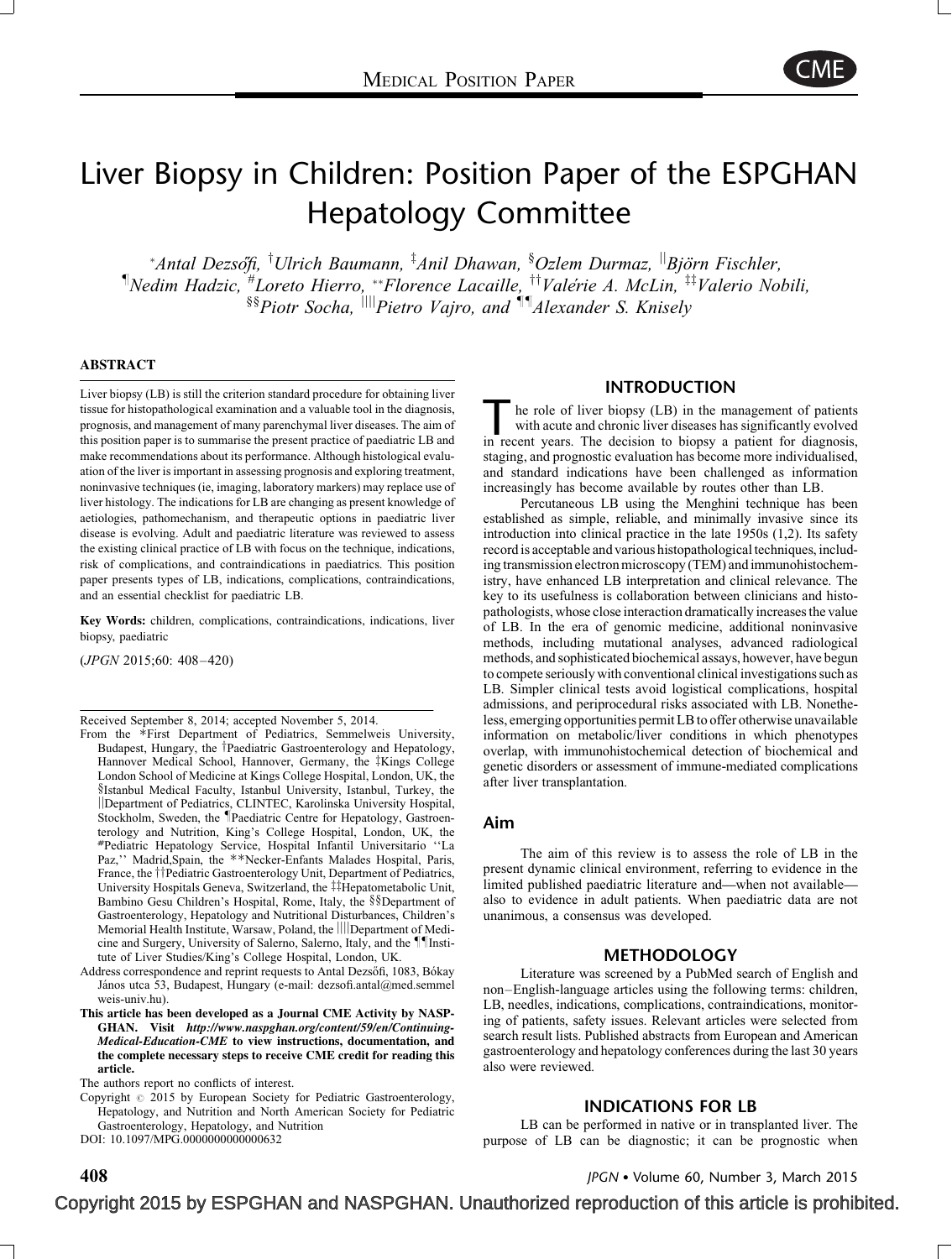diagnosis is known and severity needs to be assessed, and it can be to monitor disease progression or response to treatment.

#### LB for Diagnostic Purposes

#### Neonatal Cholestasis

In the newborn or extremely young infant, the principal primary liver diseases substantially overlap phenotypically with one another and with secondary liver dysfunction (effects of prematurity, asphyxia, or sepsis): the clinical signs of neonatal cholestasis can be identical (hypocholic stools, dark urine, jaundice, hypoglycaemia). Some forms of neonatal cholestasis can be identified biochemically and genetically, or by imaging studies. Others require LB.

Although LB at this age may aid in diagnosis, interpretation requires familiarity with various pitfalls. Liver microanatomy differs from that in older infants, toddlers, and older children or adults. Interlobular bile ducts are smaller in premature or extremely young infants and in the liver periphery (which biopsy preferentially samples); to find copper-associated protein and iron is normal till age 4 months; and haemopoietic elements may persist until age 6 months. Multinucleated hepatocytes with abundant cytoplasm (syncytial giant cells) develop nonspecifically following various insults. Histopathological hallmarks may be not visible early (as in  $\alpha_1$ -antitrypsin storage disorder [A1ASD], Alagille syndrome [AGS], or Niemann-Pick disease type C). Immunohistochemical staining or TEM may be required in these cases.

Typical in biliary atresia (BA) are acholic stools, firm livers, and abnormal values for biochemical markers of hepatobiliary injury (''biomarkers''). Success of portoenterostomy depends in part on age at surgery—the younger the better—and some believe that LB or endoscopic retrograde cholangiopancreatography only delays definitive treatment. Clinical findings attain 80% to 90% accuracy in the diagnosis of BA [\(3\).](#page-9-0) Histopathological evaluation permits diagnosis of BA in 96% of adequate LB specimens: core specimens are ''adequate'' if they measure at least 2.0 cm long and 0.2 mm wide, or contain at least 10 portal tracts; wedge specimens are adequate if they contain at least 6 complete portal tracts independent of the liver capsule [\(4\)](#page-9-0). Typical in BA are prominent ductular reaction, bile plugs within portal-tract bile ducts (not periportal neocholangioles), and portal-tract expansion by oedema and fibrosis. Findings may, however, be similar in parenteral alimentation, protease inhibitor type Z A1ASD, or cystic fibrosis. Typical findings may also be missing before ages 4 to 6 weeks [\(4–6\)](#page-9-0). LB for microbiologic culture after portoenterostomy can be valuable in assessing recurrent or antibiotic-resistant cholangitis.

#### Progressive Familial Intrahepatic Cholestasis

The clinical diagnosis of progressive familial intrahepatic cholestasis (PFIC) is based on jaundice, elevated serum concentrations of primary bile acids with low/normal serum  $\gamma$ -glutamyl transpeptidase (GGT) activity (familial intrahepatic cholestasis [FIC1] deficiency or bile salt export pump [BSEP] deficiency, normal-GGT PFIC) or with high serum GGT activity (multidrug resistance protein 3 [MDR3] deficiency), absence of dysmorphism, and, as coordinated behaviour emerges, evidence of pruritus. Histopathological findings in the liver are useful in supporting the diagnosis. In severe FIC1 deficiency (ATP8B1 mutation, chromosome 18), small, tidily arrayed hepatocytes and pallid intracanalicular bile are seen. In severe BSEP deficiency (ABCB11 mutation, chromosome 2) bile is khaki-coloured rather than greyish. Bile pigment accumulates in hepatocytes and in canaliculi, with hepatocellular giant cell change and necrosis. In neither are portal-

www.jpgn.org  $409$ 

tract changes prominent; bile plugs are not seen within portal tracts, and ductular reaction is sparse, with hypoplasia (not absence) of principal bile duct radicals. Immunostaining for BSEP (negative in 75% to 90% of BSEP-deficient patients, positive in FIC1 deficiency) and for ectoenzymes (negative in FIC1 deficiency, positive in BSEP deficiency) such as GGT, carcinoembryonic antigen (CD66), and alanyl aminopeptidase (CD13) can assist diagnosis. TEM of LB material primarily fixed for ultrastructural study can be useful; coarsely and loosely granular canalicular contents suggest FIC1 deficiency [\(7\)](#page-9-0). BSEP deficiency and primary bile acid synthesis disorders cannot be distinguished histopathologically without immunostaining [\(8,9\)](#page-9-0). In most infants with clinically manifest BSEP deficiency, however, deficiency is absolute, with absent BSEP expression, whereas in primary bile acid synthesis disorders canaliculi mark normally for BSEP.

Partial biliary diversion (PBD) has been widely used to ameliorate symptoms in normal GGT PFIC when ursodeoxycholic acid treatment fails [\(10,11\)](#page-9-0). Because cirrhosis makes symptom relief with PBD less likely, LB is essential in clinical decision making [\(12\).](#page-9-0) Coordinated immunohistological and genetic evaluation may help assess prognosis after PBD; in ABCB11 disease, for example, if BSEP is expressed, response is more likely than if no BSEP is demonstrable.

Severe deficiency of MDR3, encoded by ABCB4, can present in infancy. LB in infants and young children finds portal tract fibrosis with mixed inflammation and, unlike normal GGT PFIC, ductular proliferation, suggesting cholangiopathy [\(13–15\).](#page-9-0) Immunostaining for MDR3 can be useful in diagnosis if MDR3 is not expressed along canalicular margins [\(15\)](#page-9-0).

MDR3 permits entry into bile of phospholipid, which maintains cholesterol in solution. Cholesterol clefts (residua of precipitated cholesterol crystals) in bile duct lumina may signal ABCB4 disease, as may hepatocellular copper deposits unusually abundant for cholangiopathy [\(16,17\).](#page-9-0)

#### Alagille Syndrome

AGS is largely diagnosed using clinical and extrahepatic criteria, but an important feature—paucity of interlobular bile ducts (PILBDs)—can only be documented histologically. If bile flow from the lobule is deficient, new bile ducts at the periphery of the biliary tree may be hypoplastic, but not absent. LB samples subcapsular liver with newly formed portal tracts and potentially hypoplastic bile ducts. If bile duct radicals are not highlighted by immunostaining, PILBD may be misdiagnosed. In AGS, PILBD may not be present in young infants; even after age 1 year 25% of AGS LB specimens do not show PILBD [\(18\).](#page-9-0) LB timing is crucial.

PBD does not alter liver disease progression in AGS, although it may relieve pruritus [\(19\).](#page-9-0) No known clinical or histopathological parameter predicts response to PBD. Histopathological and clinical findings before and after PBD in AGS await correlation.

#### $\alpha_1$ -Antitrypsin Storage Disorder

Only 10% to 15% of individuals deficient in circulating  $\alpha_1$ -antitrypsin and of protease inhibitor type Z phenotype develop liver disease. Features in infancy include intralobular and, rarely, portal-tract cholestasis, ductular reaction, bile duct hypoplasia (misreported as paucity), mild periportal steatosis, and portal fibrosis, that aside from steatosis is a near phenocopy of BA. Because A1ASD can be confirmed by isoelectric protein focussing or SERPINA1 mutation analysis, LB is not required; indeed, diagnostic features (granular cytoplasmic bodies that after diastase digestion take the periodic acid-Schiff stain) may not be apparent in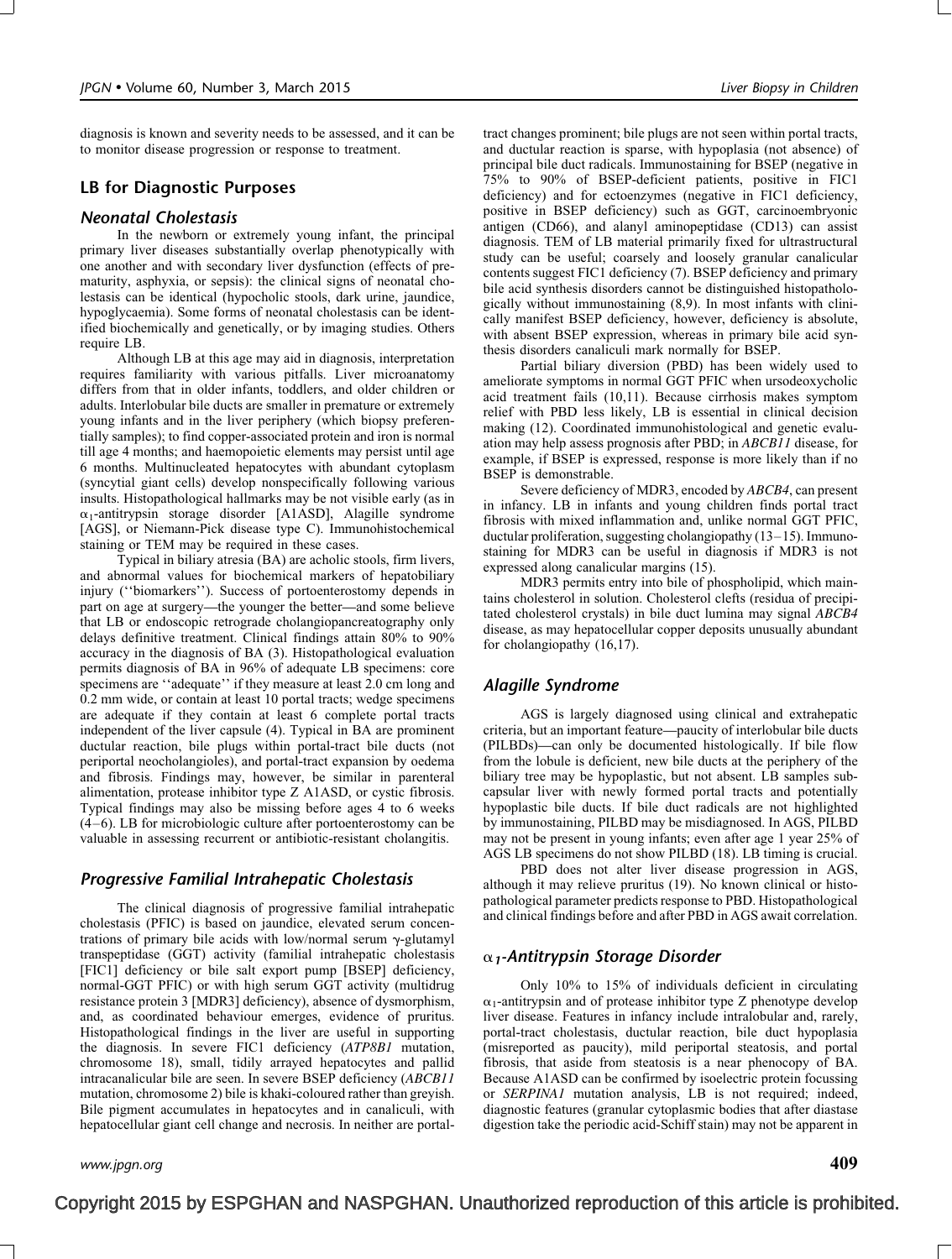early infancy, and immunostaining for  $\alpha_1$ -antitrypsin may be required to demonstrate them. Whether histopathological or clinical findings more helpfully reflect liver disease severity and mediumto long-term prognosis is unclear [\(20\).](#page-9-0) Bridging septa, severe fibrosis, and ductular reaction at presentation may suggest likely progression to requiring liver transplantation [\(21\).](#page-9-0)

#### Acute Liver Failure

Aetiologies of acute liver failure (ALF) remain indeterminate in approximately 50% of children who require liver transplantation [\(22–24\).](#page-9-0) The role of LB in ALF is limited and questionable. Multisystem impairment and severe coagulopathy make percutaneous LB high-risk, and transjugular (TJ) LB in children requires general anaesthesia, contraindicated unless the patient is already ventilated. Although some conditions causing ALF may be diagnosed histopathologically [\(25\)](#page-9-0), histopathological study of LB specimens or explanted livers does not increase the diagnostic yield in children with ALF [\(26\),](#page-9-0) and histopathological diagnosis does not alter immediate management.

TJ LB may assist in diagnosis occasionally in sub-ALF or in autoimmune hepatitis (AIH) or Wilson disease (WD) when other test results are unclear [\(27,28\).](#page-9-0) Necrosis and regeneration often are, however, patchy and sampling error is likely.

Bridging fibrosis suggests chronic disease, potentially treatable (AIH, WD). But histopathological distinction among acute, subacute, and chronic injury is difficult, owing to sampling bias and overlap among conditions and phases. Such diagnoses generally can be reached less invasively. Apart from chronic liver disease, bridging fibrosis can be seen during recovery from acute injury (acetaminophen or other), in quiescent or treated AIH, and in sub-ALF.

#### Cryptogenic Hypertransaminasaemia

Although history, examination, imaging, and biomarker and molecular testing clarify aetiology in most persistent cryptogenic hypertransaminasaemia, LB remains standard because it allows for fibrosis staging and grading of inflammation, influencing treatment and prognostication. Noninvasive fibrosis assessment (elastography, extracellular-matrix biomarker determinations) will probably soon affect LB use in this regard. In adults (and children [\(29\)\)](#page-10-0), when cause of biomarker abnormalities is initially unclear, non-alcoholic fatty liver disease (NAFLD) is to be considered. Magnetic resonance imaging of steatosis, bringing detection below ultrasonography's 30% limit, may also affect LB use in suspected NAFLD. For some conditions (noncirrhotic portal hypertension, nodular regenerative hyperplasia, hepatoportal sclerosis), diagnosis will probably continue to require LB.

#### Lysosomal Acid Lipase Deficiency (Wolman Disease, Cholesteryl Ester Storage Disease)

Deficiency of lysosomal acid lipase (LAL), involved in intracellular hydrolysis of cholesteryl esters and triglycerides, underlies these disorders [\(30\)](#page-10-0). LAL activity can be assayed in lymphocytes and cultured skin fibroblasts [\(31\).](#page-10-0) LB is not indicated unless enzymatic testing is unavailable or inconclusive. LAL inhibitor Lalistat 2 assays, using dried blood spots [\(32\),](#page-10-0) may expand noninvasive testing. LB, when done, finds hepatocellular microvesicular steatosis and foamy, enlarged Kupffer cells [\(30\)](#page-10-0). Cholesterol clefts strongly suggest LAL deficiency. LB may be prognostically useful (fibrosis, portal hypertension).

#### NAFLD

LB is required for definitive diagnosis of NAFLD but is not proposed in screening. LB is indicated to exclude other diseases, if advanced disease is suspected, before pharmacological or surgical treatment, and in clinical research trials [\(33\)](#page-10-0).

#### AIH

LB should be performed at presentation in all of the patients with suspected AIH to confirm diagnosis, to grade inflammation, and to stage fibrosis. Coagulopathy and thrombocytopaenia may preclude LB until empiric immunosuppression ameliorates hypocoagulability. When considering withdrawal of immunosuppression after at least 1 year of complete biomarker remission, LB is mandatory to document absence of inflammation [\(34\).](#page-10-0)

#### LB in Assessment of Known Liver Disease

#### Wilson Disease

As no histopathological feature of WD is specific—steatosis, inflammation, fibrosis, and cirrhosis all are seen in other conditions—histopathological findings in the liver are not diagnostic criteria in WD. Liver copper content, however, is included in WD diagnostic scoring [\(35\)](#page-10-0), and when WD is a consideration LB is usually indicated, with histopathological study ancillary to liver copper measurement. Concentrations  $>250 \mu g/g$  (dry tissue) are considered diagnostic for WD in adolescents or adults; however, increased hepatic copper content suggests rather than demonstrates WD, because chronic cholestasis also may increase hepatic copper stores [\(36\).](#page-10-0) Whether LB is indicated in patients with 2 known ATP7B mutations remains debatable.

#### Drug-Induced Liver Injury

Drug-induced liver injury (DILI) is a diagnosis of exclusion, established on the basis of clinical, biochemical, and histopathological data (history, interval between exposure and liver injury, and the suspect agent's known toxicity [\(37\)\)](#page-10-0). Histological findings in DILI include cholestasis, hepatitis, fibrosis, and inflammation, often with plasma cell infiltrates, suggesting immune-mediated injury [\(38\)](#page-10-0). When a predominant feature—cholestasis, inflammatory injurycan be matched with known drug effect, LB may help identify which among several drug exposures is aetiologic [\(39\)](#page-10-0). LB can distinguish acute and chronic injury (fibrosis), and may allow assessment of preexisting disease. In DILI in children, data are scarce, although histopathological findings seem similar to those in adults [\(40\)](#page-10-0). A recent study in children did not include LB as a criterion for diagnosis of DILI [\(41\)](#page-10-0). LB may be indicated when the diagnosis of DILI is ambiguous, when withdrawal of the suspect drug is clinically unacceptable, or when the patient requires repeated courses of the drug.

#### Sclerosing Cholangitis

Sclerosing cholangitis is usually a disease of large- and middle-sized bile ducts, identifiable on imaging study. These ducts are not generally sampled at LB. LB can, however, detect disease restricted to small ducts. Typical are periductal ''onion-skin'' fibrosis, copper deposits, and upstream consequences of biliary obstruction (ductular reaction, portal tract oedema, and fibrosis) [\(42\).](#page-10-0)

LB is necessary to diagnose overlap syndrome (coexistent AIH and sclerosing cholangitis, with biomarker evidence of autoimmunity and biomarker or imaging study evidence of cholangiopathy) and, if chronic changes are seen, can be useful in prognostication.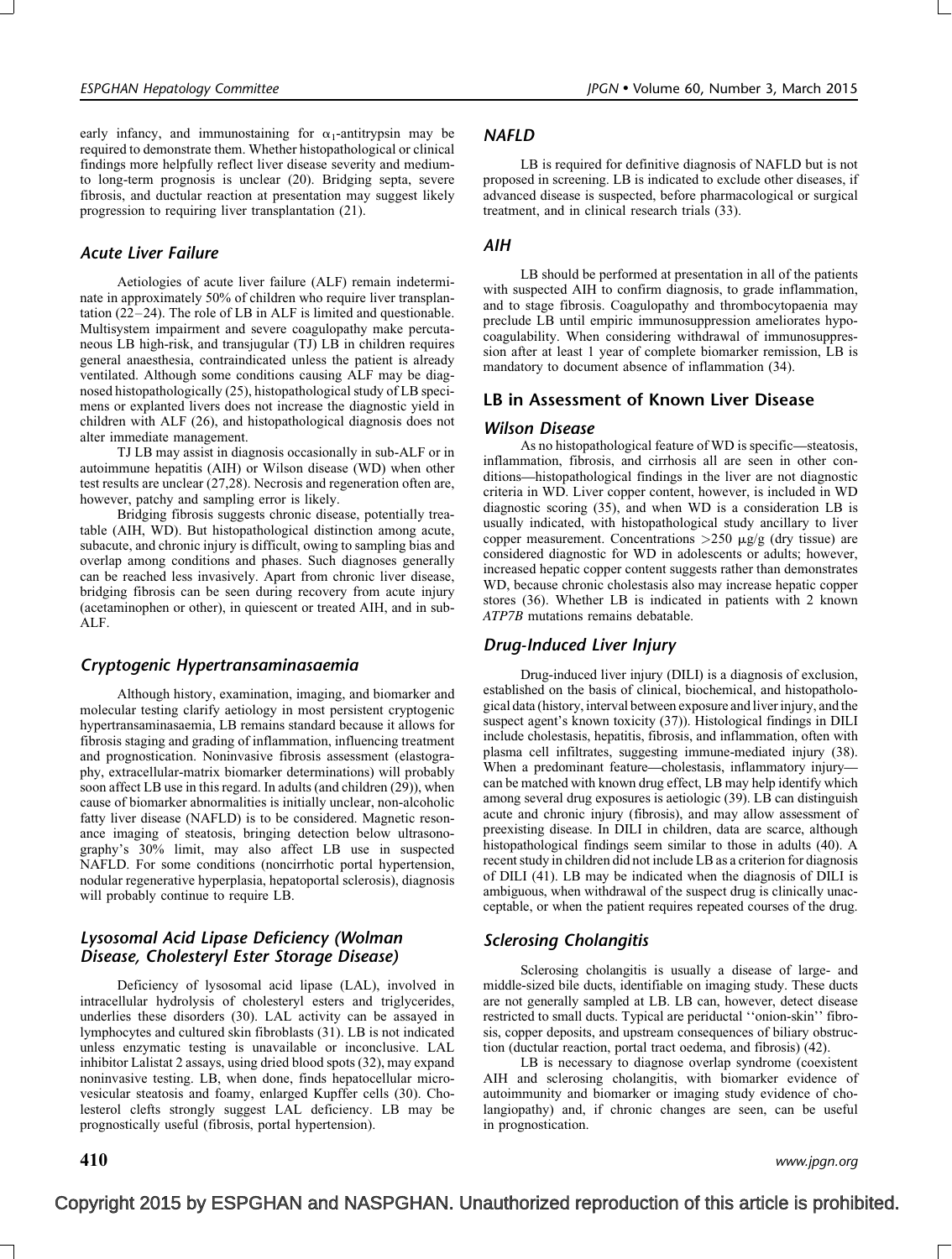#### Congenital Disorders of Glycosylation

Congenital disorders of glycosylation are diagnosed using biomarkers; LB is not required. Portal tract fibrosis and typical congenital hepatic fibrosis (CHF) are described in congenital disorders of glycosylation type 1 [\(43\)](#page-10-0). The only consequences are portal hypertension and cholangitis, as in CHF. To stage fibrosis in LB materials may guide screening for portal hypertension [\(43\).](#page-10-0) Slighter hepatic changes may be observed in a subset of cases with prevalent or exclusive hepatic presentation [\(44\)](#page-10-0).

#### CHF and Ciliopathies (Fibrocystic Hepatorenal Diseases)

LB is not indicated to diagnose CHF associated with renal disease (polycystic kidney disease, nephronophthisis) when findings are typical (large and hard liver, normal range biomarker values). LB can be of use in ciliopathies if the liver phenotype is unclear and if to characterise it would alter management.

LB features are not of prognostic value in CHF; prognosis depends on severity of portal hypertension and incidence of cholangitis. LB may be helpful for bacteriological culture in recurrent or resistant cholangitis. LB can also be useful in assessing liver disease associated with other ciliopathies (eg, Jeune; Senior-Loken; Joubert; cerebellar vermis hypo/aplasia, oligophrenia, ataxia, ocular coloboma, and hepatic fibrosis syndromes) [\(45\)](#page-10-0).

#### Hepatitis B Virus Infection

LB can be useful in chronic hepatitis B virus infection with prolonged immune activation state, that is, when hepatitis B virus surface and E antigens and elevated transaminase activity are repeatedly demonstrable. Marked inflammation (necroinflammatory activity) suggests likely benefit from treatment (interferon or antivirals). Staging of fibrosis also can modify treatment [\(46,47\).](#page-10-0)

#### Hepatitis C Virus Infection

Hepatitis C virus (HCV) infection in childhood usually runs a slow course. By the end of adolescence, a few patients (approximately 1.8% [\(48\)\)](#page-10-0), however, develop cirrhosis. Patients infected with HCV genotype 2 or 3, for which a successful treatment regimen is available, may be offered antiviral therapy without biopsy. At present standard treatment of infection with HCV genotype 1 or 4 yields no >50% success. LB in patients infected with HCV of these genotypes can be useful; if fibrosis is mild, expectant management (awaiting better regimens) is justifiable [\(48,49\)](#page-10-0). Although duration of infection is the major risk factor for progression of fibrosis, rates of progression in individuals remain unpredictable [\(50\)](#page-10-0).

#### Cytomegalovirus Infection

Biomarker abnormalities often warrant LB in liver transplant recipients. LB can help to distinguish primary or reactivated cytomegalovirus infection from various forms of rejection. Lobular hepatitis with occasional apoptotic hepatocytes is usual; pathognomonic ''owl-eye'' cytopathic effects are rarely seen. Immunostaining can be helpful [\(51\).](#page-10-0)

#### Epstein-Barr Virus Infection

LB can be of some value in liver transplant recipients with Epstein-Barr virus (EBV) primary infection and biomarker

www.jpgn.org  $411$ 

abnormalities. Predominantly lobular hepatitis is characteristic [\(52\)](#page-10-0). Immunohistochemical or in situ hybridisation studies can confirm EBV involvement [\(53\)](#page-10-0). Liver-localised EBV-related posttransplant lymphoproliferative disease may occasionally be diagnosed at LB as well [\(54\)](#page-10-0).

#### Liver Tumours

Liver tumours are rare in children. Hepatoblastoma is the most frequently seen malignancy. Depending on levels of alpha-fetoprotein, histology is often necessary for diagnosis; histopathological findings contribute substantially to prognosis. Hepatocellular carcinoma (HCC) is the second most common liver malignancy in childhood. Only 20% to 35% of children with HCC have underlying liver disease [\(55\).](#page-10-0) Biopsy of HCC carries a substantial risk of needle track seeding  $(1.6\% - 5\%)$  and should only be considered if diagnosis cannot be made with imaging studies [\(56\)](#page-10-0).

#### Liver Transplantation

As noted above, biomarker abnormalities often warrant LB in liver transplant recipients. LB findings constitute the criterion standard in diagnosing acute cellular or chronic ductopaenic rejection. LB may assist in diagnosis of some infections (demonstration of granulomata or cytomegalovirus inclusions) and in assessing the graft in patients with EBV viraemia.

Debate continues regarding ''protocol LB,'' that is, LB every 5 or 10 years after transplantation even when no disorder is suspected, more often performed in paediatric than in adult practice. This may be because abnormal histopathological findings are frequent in children after liver transplantation [\(57\)](#page-10-0), whereas in adults not infected with HCV only changes of little impact are found [\(58\)](#page-10-0). Although protocol LB can provide valuable information about inflammatory changes (de novo AIH) or fibrosis that may affect immunosuppressive treatment [\(59–61\),](#page-10-0) its benefits must be weighed against potential complications. Strategies to reduce nephrotoxicity by weaning immunosuppression and to assess immune tolerance have underscored the value of protocol LB in patient management [\(62\)](#page-10-0). Indications include the following:

- 1. Biomarker evidence of graft dysfunction when imaging study and microbiological investigations suggest no cause
- 2. Suspected acute cellular rejection
- 3. Suspected chronic ductopaenic rejection
- 4. Suspected recurrent disease
- 5. Staging and grading of graft function (regular follow-up LB, ischaemia-associated bile duct lesions, obstructive cholangiopathies)
- 6. Bacteriological culture for recurrent or resistant cholangitis

#### APPROACH TO LB

LB technique is often chosen on the basis of the risk profile in the individual patient, but the choice also depends on personal experience and practice of the clinician. LB is most commonly performed percutaneously. If this approach is not feasible, the TJ or laparoscopic approach can be chosen, as can laparotomy.

#### Percutaneous LB

''Blind LB'' is done without contemporaneous imaging study (predominantly ultrasonographic) guidance in determining the puncture site. The classic manner is the percussion-guided midclavicular intercostal approach. For exclusion of anatomical variation, all of the patients should have undergone an abdominal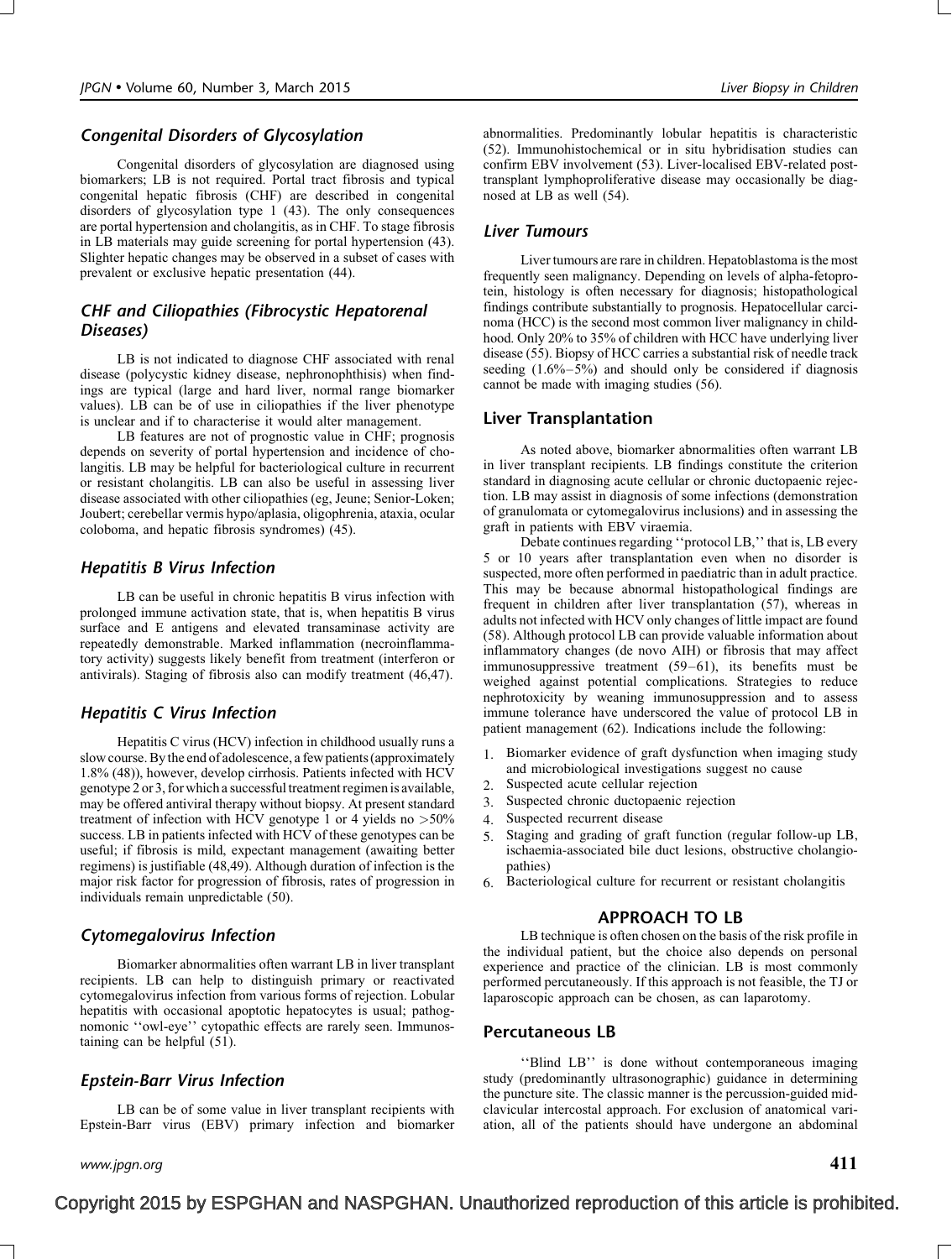ultrasound at some stage before a blind LB. This is the simplest and least invasive method of obtaining a core of the liver tissue from the right lobe for histopathological examination. It is considered for presumed diffuse hepatic parenchymal disease. ''Ultrasoundassisted LB,'' a variation in which a hepatologist examines the proposed biopsy site ultrasonographically immediately before LB, can improve the yield of liver tissue and enhance safety [\(63\).](#page-10-0)

''Ultrasound-guided or computerised tomography–guided LB" is chosen either when a focal lesion must be sampled or when somatic features, including obesity, obscure anatomical landmarks used for percutaneous LB. After segmental liver graft transplantation owing to the specific anatomic situation, blind LB is not recommended; ultrasound-guided or -assisted LB is the investigation of choice.

Ultrasonographic guidance was shown to be associated with decreased rates of hospitalisation among adult patients. The final decision about whether to use ultrasonography routinely should not be based on economic factors [\(64\)](#page-10-0). Many physicians prefer imageguided biopsy for both diffuse parenchymal disease and focal lesions [\(65\)](#page-10-0).

# Plugged (Plugged-Tract) LB

Plugged LB is a modification of percutaneous LB in which collagen, thrombin, or a comparable material is injected as the needle is withdrawn.

#### TJ LB

TJ LB is performed by interventional radiologists in high-risk patients (with severe liver disease and coagulopathy, pancytopaenia, or ascites) and in patients with an underlying contraindication to percutaneous LB, such as haematological conditions. Potential disadvantages of TJ LB include that tissue samples are small and may be fragmented, both limiting histopathological diagnostic value. Advances in biopsy needle design and wider experience in technique, with multiple cores now obtainable, have improved both the quality of samples and the diagnostic yield [\(66–68\)](#page-10-0).

#### LB at Laparoscopy, Mini-Laparotomy, and Laparotomy

Wedge LB under direct observation is recommended only in exceptional settings because the peripheral tissue sampled is less representative of the liver, particularly for staging of fibrosis, than is the standard needle biopsy specimen. The laparoscopic approach may, however, be performed to obtain samples of liver tissue in specific circumstances. Possible benefits of laparoscopy are increased specimen size and immediate control of possible intraprocedural haemorrhage [\(63,69\)](#page-10-0) and the selection of biopsy site on inspection of the liver [\(70\).](#page-10-0) A disadvantage is the use of electrocautery, which can substantially impede histopathological interpretation. Cold-knife excision is thus preferable for specimen retrieval, with haemostasis by electrocoagulation afterward. One possibility is needle LB under laparoscopic vision, which allows deeper biopsy sampling and efficient bleeding control as well. Conditions to be considered for laparoscopic LB are as follows:

- 1. Increased risk of bleeding [\(69\)](#page-10-0)
- 2. Ascites of unknown aetiology
- 3. Evaluation of abdominal mass
- 4. Failure of previous percutaneous LB [\(71\)](#page-10-0)
- 5. Requirement for a large biopsy sample for enzymatic analysis, that is, in suspected metabolic conditions

Contraindications to laparoscopic LB [\(72\)](#page-10-0) may be classified as absolute (severe cardiopulmonary failure, intestinal obstruction, bacterial peritonitis) and relative (morbid obesity, large ventral hernia).

#### LB DEVICES

Two types of needles are generally used to perform LB: ''cutting needles'' (Tru-Cut, Vim-Silverman and Temno) and ''suction needles'' (Menghini, Klatskin, Jamshidi) [\(72,73\).](#page-10-0) These 2 types use different methods for sampling tissue. They are available in different diameters. The type and gauge optimal for percutaneous LB have been the subject of several studies [\(73\)](#page-10-0). The diameter used for LB in chronic hepatopathies usually varies between 1.2 and 1.8 mm [\(73\)](#page-10-0) or 1.6 and 1.8 mm [\(74\)](#page-10-0), with length varying from 7 to 9 cm [\(74\)](#page-10-0) according to patient age. The advantages of smaller suction needles with regard to safety should be weighed against the disadvantages of the smaller LB specimen with regard to adequacy. A recent study supports the routine use of 16-G rather than 18-G biopsy needles for routine ultrasound-guided LB [\(75\)](#page-10-0).

Specimens from Tru-Cut needles may give more information about hepatic architecture. To take >1 liver core at biopsy may increase not only diagnostic yield, but also morbidity [\(76\)](#page-10-0). When a blind percutaneous LB is performed, taking 2 specimens may improve diagnostic yield, but the numbers of minor complications may increase when  $>3$  consecutive passes are done [\(76,77\)](#page-10-0).

#### LIVER SPECIMEN HANDLING

A fragment of liver tissue only 1 mm in diameter can suffice for diagnosis in some disorders (ultrastructural study); in most situations, however, an assessment of features throughout several lobules or portal tracts is required (as with architectural features that reflect abnormal perfusion). No definite rules for LB size, thus, can be given independent of clinical context. Light microscopy of routinely stained sections of tissue fixed in formalin and processed into paraffin will provide a preliminary diagnosis. Discussion between histopathologist and clinician of the findings and of the diagnosis advanced should direct further studies.

In selected cases one may consider snap-freezing a portion of any LB specimen and to hold the frozen tissue at  $-80^{\circ}$ C if special investigations are required. An ultrastructural study of the sample could provide additional diagnostic information, as in, for example, suspected storage disorders or suspected ATP8B1 disease, to store a sample in glutaraldehyde also is recommended. The frozen aliquot can be thawed in solutions that impede breakdown of RNA or DNA if molecular analysis is required; it can be analysed for metal contents, various products of intermediary metabolism, or exogenous toxins. It also can be thawed in glutaraldehyde if ultrastructural study is indicated. Biopsy specimens for quantitative copper determination should be placed unfixed on a moist piece of filter paper or directly in a copper-free container.

Distribution of an LB sample for routine (formalin) fixation, snap-freezing, and special study protocols should take place at bedside, immediately after LB. A core 20-mm long and 1.8 mm in diameter is required for optimal ''routine'' histopathological interpretation. In summary, a liver sample should be stored in formalin for histopathological investigation with, if possible, a portion snap frozen and held for additional special studies.

#### TYPES OF ANAESTHESIA

All efforts should be made to reduce anxiety and pain, and to ensure safety of the LB. Depending on local practice, general anaesthesia or sedation may be used to ensure this. The additional use of a long-acting local anaesthetic at the site of biopsy is recommended.

 $\bf 412$  www.jpgn.org www.jpgn.org www.jpgn.org www.jpgn.org www.jpgn.org  $\bf 412$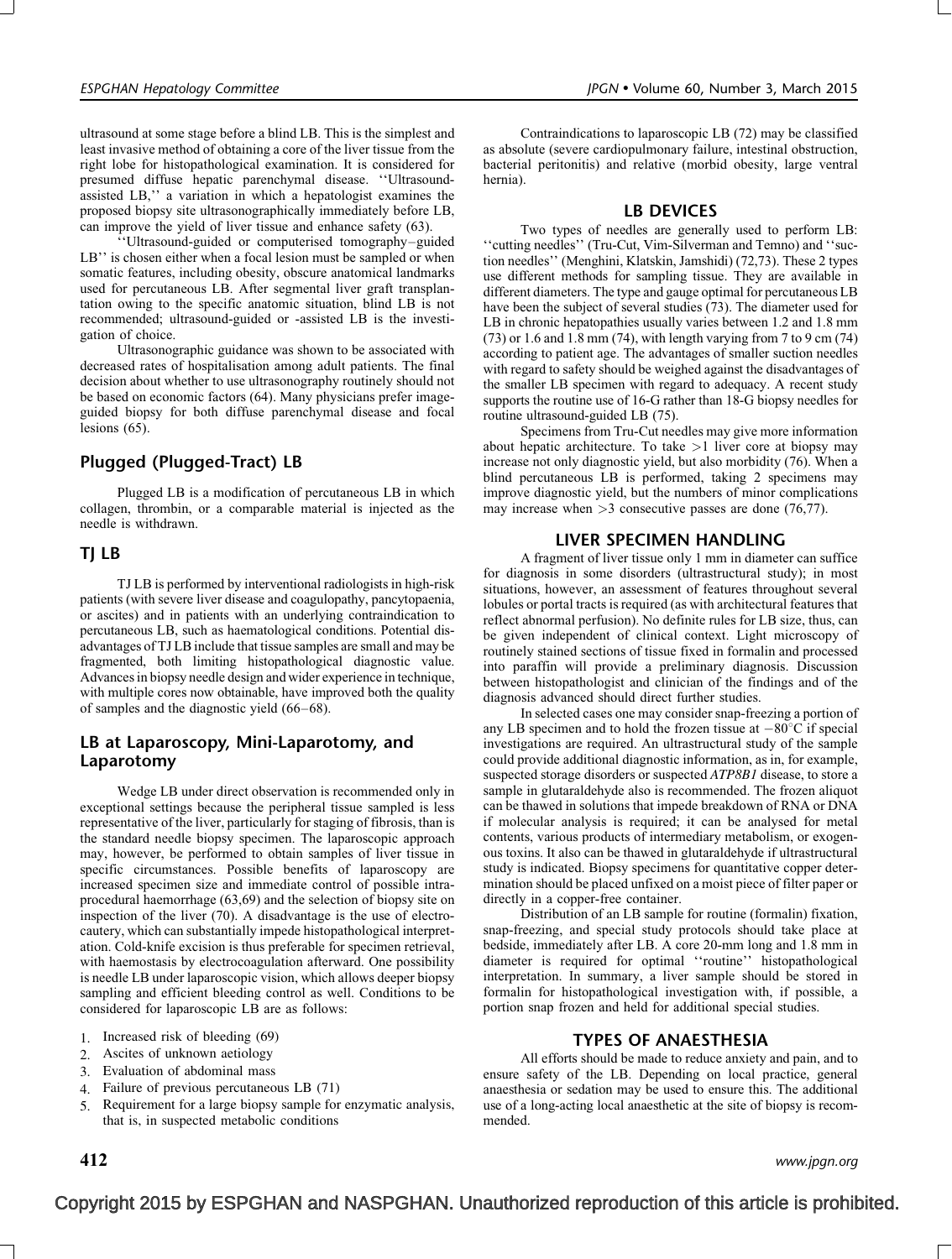#### COMPLICATIONS OF LB

Complications of LB (Tables 1 and 2) [\(63,79–84\)](#page-10-0) are usually considered to be ''major'' or ''minor.'' We consider ''minor'' complications to include pain, subcapsular bleeding that does not require transfusion or prolonged hospitalisation, infection, minor bile leak or haemobilia, and arteriovenous fistula. ''Major'' complications include bleeding, including haemobilia, that requires transfusion, surgery, or intensive care management; pneumothorax or haemothorax; and death [\(78\)](#page-11-0).

#### Timing of Complications

According to adult studies, 60% of complications occur in the first 2 hours after LB and 96% within the first 24 hours [\(79–81\).](#page-11-0) Fatal complications occur within 6 hours of LB, except for late, unpredictable complications [\(82,83\).](#page-11-0) In a paediatric study examining the feasibility of outpatient LB, bleeding complications were reported in 1% of children, with clinical symptoms occurring within 4 hours of LB [\(84\)](#page-11-0).

#### Bleeding

The incidence of bleeding following percutaneous LB is difficult to assess. Clinically significant bleeding events, that is, with haemodynamic repercussions or warranting transfusion, occur in approximately 1 of 2500 to 10,000 LB in adults with diffuse parenchymal disease [\(85–88\)](#page-11-0). Bleeding was reported in 2.8% of 469 paediatric LB procedures, and increased with malignancies or after bone marrow transplant [\(89\).](#page-11-0) A 15% incidence of bleeding after LB in children with oncological disease also was reported [\(90\)](#page-11-0). In a recent study (275 LB, 190 in children), the risk of bleeding was significantly increased in patients with a focal lesion and in patients receiving low-molecular-weight heparin [\(91\).](#page-11-0) Furthermore, routine ultrasonography after LB revealed clinically unsuspected haemorrhage at a rate of 2.6% (7/266) [\(91\)](#page-11-0). Patients with ALF were at increased risk for major bleeding. Of note was that use of low-dose aspirin in the 5 days before LB did not increase the risk of bleeding [\(91\).](#page-11-0)

#### Pain

In adult LB, pain is the most widely reported complication, affecting as many as 84% of patients [\(92\)](#page-11-0). Pain typically occurs at 2 sites: at the LB site and at the right shoulder (''referred'' pain). In a study focused precisely on analysing pain after LB in 54 adults, 9 reported LB site pain, 14 right shoulder pain, and 24 pain at both sites [\(92\)](#page-11-0). No such data exist in children, but our general clinical

| TABLE 1. Incidence of minor and major complications |                                                                    |  |
|-----------------------------------------------------|--------------------------------------------------------------------|--|
| Complications (minor and major)                     | Incidence (adult and child)                                        |  |
| Pain                                                | 84% adults (79)                                                    |  |
| Bleeding                                            | $0\% - 18\%$ adults (reviewed in (63)),<br>$2.8\%$ children $(80)$ |  |
| Arteriovenous fistula                               | No data                                                            |  |
| Pneumothorax/haemothorax                            | $0.2\%$ (80)                                                       |  |
| Organ perforation                                   | $0.07\% - 1.25\%$ (81,82)                                          |  |
| Biliary leak/haemobilia                             | $0.6\%$ children $(80)$                                            |  |
| Infection                                           | 12.5% in choledochojejunostomy<br>(83)                             |  |
| Death                                               | $0\% - 0.4\%$ adults (reviewed in<br>$(63)$ , 0.6% children $(80)$ |  |

www.jpgn.org  $413$ 

| TABLE 2. Risk factors for complications (see references)   |  |  |
|------------------------------------------------------------|--|--|
| Risk factor for minor or major complications               |  |  |
| Low-molecular-weight heparin use (79)                      |  |  |
| Focal lesion (79)                                          |  |  |
| Acute liver failure (79)                                   |  |  |
| Infants age $<$ 3 months (79,80)                           |  |  |
| Massive ascites (81)                                       |  |  |
| Thrombocytopaenia (82)                                     |  |  |
| Previous malignancy or bone marrow transplantation (81,82) |  |  |
| Chronic renal failure (83)                                 |  |  |
| Biliary tract dilatation (84)                              |  |  |

impression is that pain after LB is mild, well tolerated, and controlled by minor analgesia. Obviously, should pain persist or worsen, urgent ultrasonography is warranted to identify any of the complications discussed here.

#### Arteriovenous Fistula

Descriptions of arteriovenous fistula secondary to LB are few, are usually presented as case reports, and are rare in children [\(93–95\)](#page-11-0). The outcome was fatal in 1 child who had undergone liver transplantation [\(95\).](#page-11-0) How soon arteriovenous fistula may develop after LB is unclear, as are the risk factors leading to this complication. This diagnosis should be suspected in the presence of an abdominal bruit or in a patient who has recently undergone LB and who presents with signs of acute portal hypertension, abdominal distension, or liver failure. Management is by emergency closure via either image-guided intervention or surgery [\(96,97\).](#page-11-0)

#### Pneumothorax and Haemothorax

Pneumothorax and haemothorax are possible complications of percutaneous LB. Only 1 case of pneumothorax has been reported in a paediatric study [\(89\)](#page-11-0) ( $n = 1, 0.2\%$ ). In a meta-analysis of studies in adults, incidence was 0.05%; this seemed significantly reduced when ultrasonographic guidance was used [\(98\).](#page-11-0)

#### Organ Perforation

The incidence of hollow viscus perforation following percutaneous LB in adults varies between 0.07% [\(99\)](#page-11-0) and 1.25% [\(100\)](#page-11-0), and in children, it is unknown. It should, however, be suspected when the course after LB is abnormal or is marked by substantial pain. Management can be surgical or expectant. Chilaiditi syndrome (colonic interposition between the liver and the diaphragm) should be excluded before performing blind LB.

#### Bile Leak and Haemobilia

In a large meta-analysis of adult TJ LB, the incidence of biliary fistula was 0.01% and that of haemobilia was 0.04% [\(98\).](#page-11-0) In a cohort of 1500 adults undergoing percutaneous LB, only 1 case of biliary peritonitis occurred; it was fatal [\(101\).](#page-11-0) Bile leaks have been reported after 3 paediatric LB procedures (0.6%) [\(89\).](#page-11-0) Embolisation is currently preferred for the management of uncontrolled haemobilia [\(101–103\)](#page-11-0).

#### Infection

Infection, either at the site of puncture or systemic, is a possible complication of percutaneous LB, but its incidence in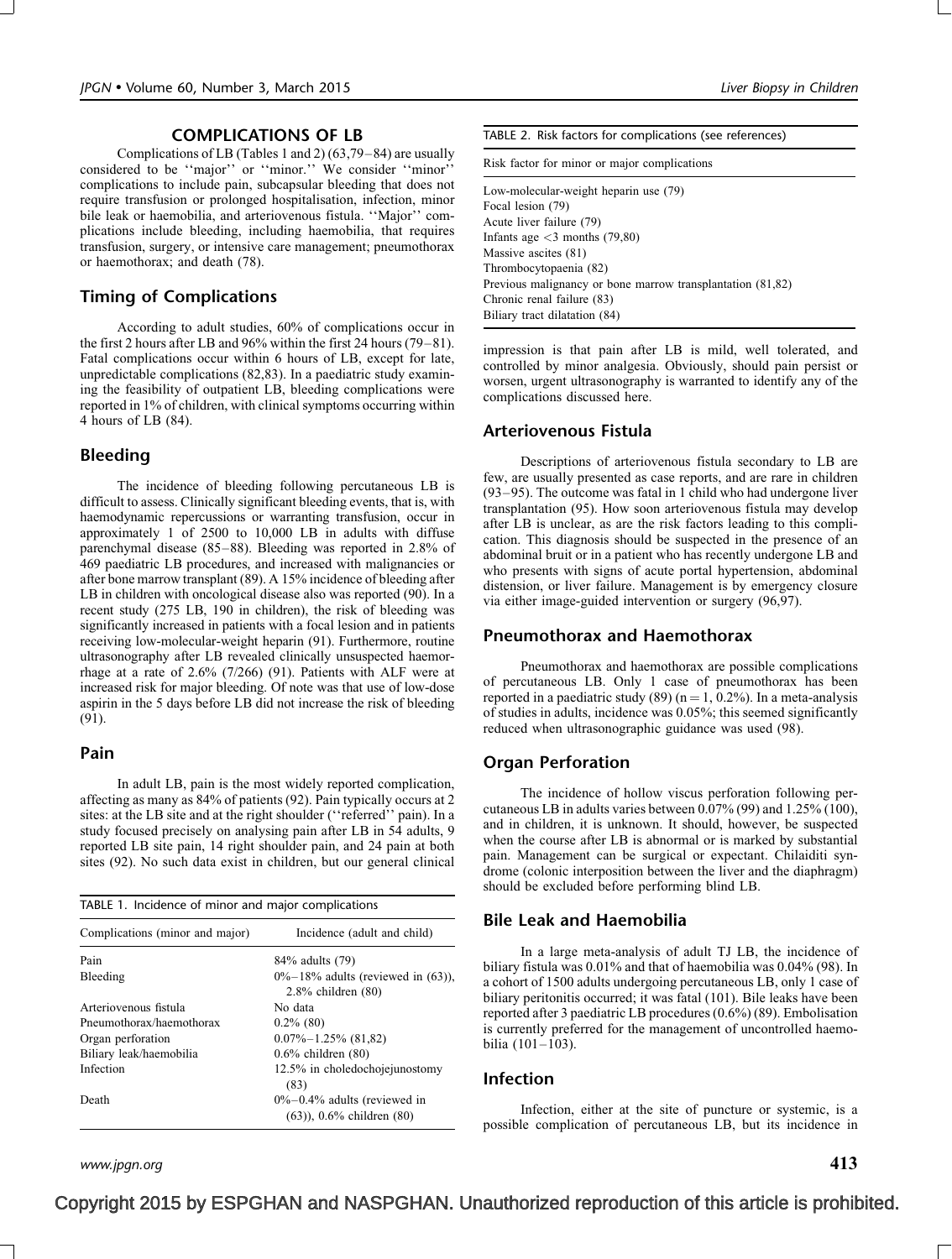adults is extremely low [\(104\).](#page-11-0) Nevertheless, and of relevance to paediatric practice, the incidence of sepsis after LB is higher in adult liver transplant recipients who underwent choledochojejunostomy than in recipients with direct bile duct to bile duct anastomosis [\(104\).](#page-11-0) Although comparable data do not exist for children, most transplanted children have a Roux-en-Y loop-enteric anastomosis. Antibiotic prophylaxis at the time of LB may be appropriate in this high-risk subgroup to decrease the frequency of infectious complications [\(104\).](#page-11-0)

#### Death

In large adult cohorts, the risk of death following LB is reported as  $1:10,000$ . For TJ LB, the rate is a little higher  $(0.09\%)$ , but this may reflect the use of TJ LB in more severely ill patients [\(98\)](#page-11-0). In children, 3 deaths have been reported in 469 LB (0.6%), all occurring in patients with a history of malignancy or haematological disease [\(89\)](#page-11-0). Two recent studies have reported no deaths [\(91,105\).](#page-11-0) Two deaths before the implementation of TJ LB have been reported for oncological disease patients [\(90\)](#page-11-0). Our review suggests that haemato-oncology patients are at increased risk for major bleeding and death after LB. To consider these patients as at high risk seems justified, as do specific cautionary measures (see below) to limit complications, in particular bleeding. TJ LB may be safer than percutaneous or open LB.

#### Complications in TJ LB or Plugged-Tract LB in Adults and Children

It is widely accepted that TJ LB or plugged-tract LB is preferable to percutaneous LB in adults and children with coagulopathy or ascites [\(69,106\)](#page-10-0). One study in adults, however, suggests that the presence of ascites does not increase the risk of major or minor complications in patients undergoing image-guided percutaneous LB [\(107\)](#page-11-0). A study analysing an in-house protocol of TJ LB in adults and plugged-tract LB in children reported that plugged-tract LB in children with ascites was generally safe and was not associated with a frequency of complications greater than that seen with TJ LB [\(108\).](#page-11-0) The total complication rate (in adults and children) was 0.9%, which was significantly lower than previously reported [\(98,109\)](#page-11-0). In a study specifically of TJ LB in children and adults, the complication rate was 2.4% and the mortality rate was 0.25% [\(68\)](#page-10-0). Of those patients with major bleeding complications, half ( $n = 200$ ) had a significant coagulopathy, the most frequent indication for TJ LB. On the contrary, plugged-tract LB in adult patients with coagulopathy and thrombocytopaenia is reportedly safe [\(110\).](#page-11-0)

#### Needle Size, Needle Diameter, and Number of Passes

Increases in calibre of LB trocar and in number of passes are widely thought to predispose to complications, including bleeding. Data from adult studies and in animal models are, however, ambiguous, permitting no firm conclusions [\(85,88,111\).](#page-11-0)

In conclusion, data are scant on complications following paediatric percutaneous LB, TJ LB, or plugged LB. Small infants and patients with cancer or haematological disease appear at increased risk for bleeding, as may be patients with AGS [\(112\).](#page-11-0) Studies in adults suggest that children with a hepatobiliary-enteric anastomosis may be at increased risk for sepsis after LB. No convincing evidence exists that ultrasonographic guidance either before or during LB reduces complication rates. Plugged LB or laparoscopic LB may offer an option safer than TJ LB in highrisk patients.

#### Special Populations

- 1. Patients with end-stage chronic renal disease Adults with chronic renal failure are generally regarded as at greater risk for bleeding after LB, owing to platelet dysfunction. This assumption, however, remains unproven and the benefit of 1-desamino-8-D-arginine, vasopressin in improving this dysfunction remains unclear [\(113,114\)](#page-11-0). Because paediatric evidence is lacking, we feel that children with end-stage chronic renal disease in whom bleeding times do not improve with vasopressin administration should be considered for plugged-tract LB where available, preferably following a session of renal replacement therapy (haemodialysis or haemofiltration), to minimise bleeding risks.
- 2. Patients with AGS or with arthrogryposis-renal dysfunctioncholestasis (ARC) syndrome Patients with AGS-associated cholestatic liver disease do not always need LB because the diagnosis can be established by other means. Furthermore, patients with AGS may have an increased bleeding tendency, and 1 death in AGS because of bleeding after LB has been reported in 1 paediatric cohort [\(112\)](#page-11-0). As in AGS, extrahepatic findings in ARC syndrome can suggest the diagnosis. These include arthrogryposis, in particular ichthyosis, Fanconi-like renal tubulopathy, normal range serum GGT activity despite conjugated hyperbilirubinaemia, and, on blood film, increased platelet size. Platelet dysfunction in ARC syndrome has contributed to severe haemorrhage after both renal biopsy and LB [\(115\)](#page-11-0).

3. Young infants

Infants <3 months of age may be more likely to have sedationrelated complications than are children in the general paediatric population. In 1 study examining the outcome of 66 LB in infants, the complication rate attributed to sedation (sedationrelated respiratory difficulty) was 10%, compared with an older cohort in which it was 2.6% [\(89,116\)](#page-11-0). It is important to note the absence of major complications, and that all resolved with minimal clinical measures. Patients with a pronounced drop in haematocrit responded to transfusion, and patients with respiratory depression responded to naloxone. The rate and distribution of complications not associated with sedation did not differ from those in other age groups. Thus, many centres perform LB under local anaesthesia only in this age group.

4. Low-birth-weight babies With children in this subcategory, the operator must be more cautious regarding sedation and general fitness for LB and

anaesthesiological support should be considered.

#### CONTRAINDICATIONS TO PERCUTANEOUS LB IN CHILDREN

#### Abnormal Coagulation and/or Thrombocytopaenia

All centres at which LB is performed will define ranges for coagulation parameters that either preclude LB or warrant administration of blood products. Correlations between such coagulationparameter values and bleeding risk are, however, weak, and many reported episodes of severe haemorrhage after LB have occurred in patients with normal coagulation factor levels. Furthermore, because advanced liver disease affects production of both procoagulants and anticoagulants, net effects on bleeding risk are often difficult to predict. More comprehensive coagulation assays that evaluate several aspects of haemostasis are promising, but no such method used before LB has yet proven practical to predict that complications will not arise [\(117,118\)](#page-11-0)

 $\bf 414$  www.jpgn.org www.jpgn.org www.jpgn.org www.jpgn.org www.jpgn.org  $\bf 414$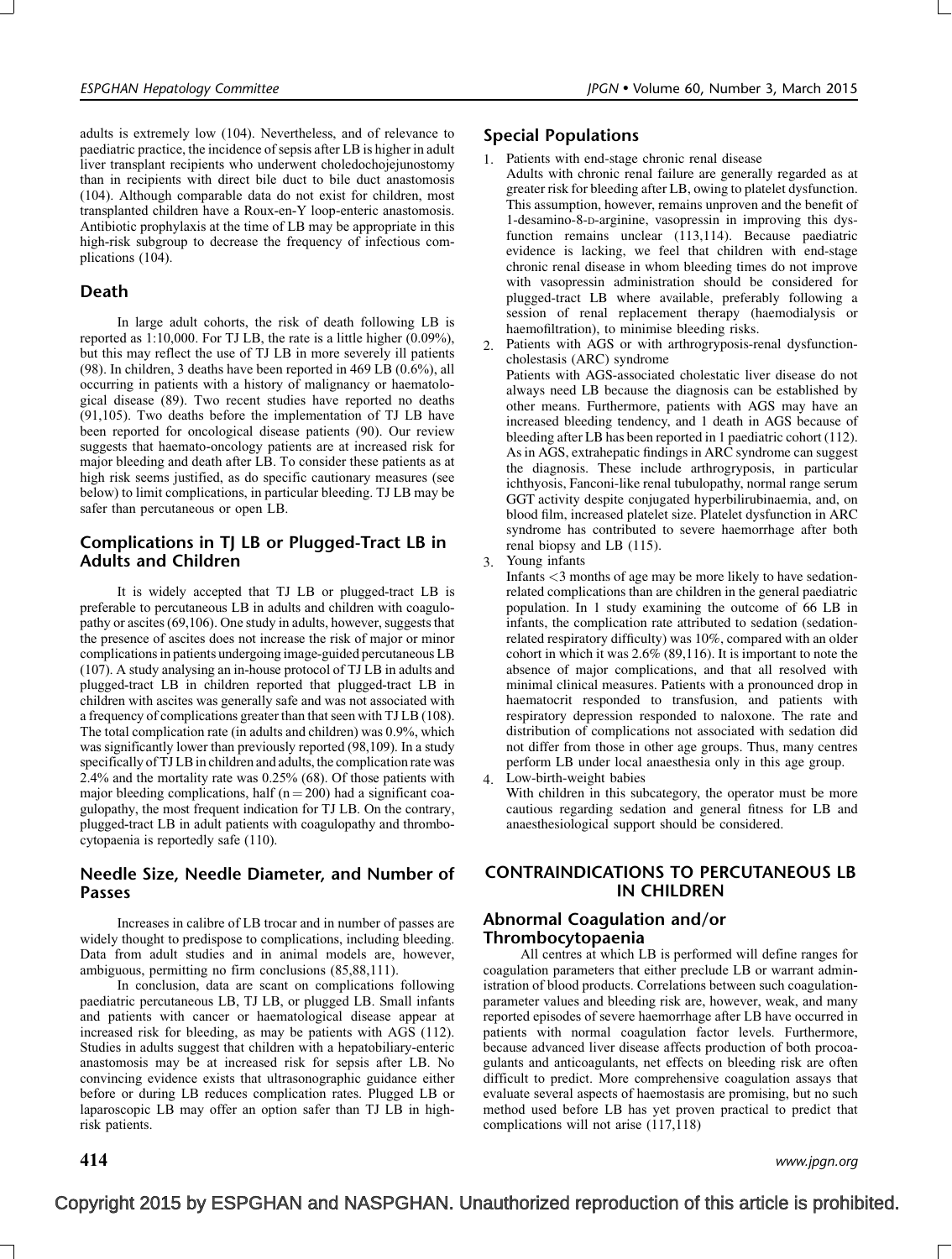Prothrombin-complex values, measured as international normalized ratio (INR), are often used to identify patients at risk for bleeding. INR values were, however, originally standardised for patients on oral anticoagulant therapy. Similar standardisation is required for patients with liver disease, as recently suggested [\(119\),](#page-11-0) but an ''INR liver'' is not yet routinely available. With all of these caveats in mind, we propose the following cutoff levels:

INR: A value of 1.5 or higher, usually regarded as a contraindication to LB, may require that fresh-frozen plasma (FFP) or factor concentrate, such as recombinant factor VII, be given before LB [\(120,121\).](#page-11-0)

Platelets: A count of  $60 \times 10^9$ /L or lower may represent an indication for platelet transfusion immediately before LB [\(4\)](#page-9-0).

The above recommendations do not consider platelet function, which can best be evaluated by bleeding time determination [\(122\).](#page-11-0) Furthermore, increased fibrinolysis is common in advanced liver disease. Supplementation should be considered if the plasma concentration of fibrinogen is  $\langle 1.0 \rangle$  g/L. Finally, patients with abnormally prolonged activated partial thromboplastin times need to be evaluated for milder forms of haemophilia and for von Willebrand disease before LB is done. To detect patients at risk, a thorough enquiry into personal and family histories of bruising and mucosal bleeding is mandatory.

#### Ascites

LB in a patient with voluminous ascites should be avoided for several reasons. The risk of haemodynamic complications after LB is increased, particularly in smaller children, because of bleeding and/or biopsy site leakage of fluid, which could lead to peritonitis. Without imaging study guidance, the safety and diagnostic yield of LB are often poorer, because the correct position of the liver is more difficult to ascertain.

#### Specific Patient Categories

When deciding on LB, factors for increased risk need to be identified and taken into account. Thus, haemato-oncological patients, in particular after haematopoietic stem cell transplantation, are at increased risk [\(123\).](#page-11-0) Percutaneous LB in patients during sickle cell crisis should be avoided if possible, considering the disproportionately high risk of fatal complications [\(124\).](#page-11-0) In case of suspected haemophagocytic lymphohistiocytosis LB should also definitely be avoided.

To minimise risk of complications, ultrasonography should be performed before LB to identify contraindications such as ascites, biliary dilatation, peliosis, or haemangioma and anatomic variation such as abdominal situs inversus. How often hepatic haemangiomata occur in the general paediatric population is unknown, but the prevalence in adults is 1.5% [\(125\)](#page-11-0). Abdominal situs inversus is estimated to occur in 1:10,000 to 1:25,000 individuals [\(126\)](#page-11-0).

#### RECOMMENDED PROTOCOL AND CHECKLIST

Most paediatric recommendations adhere to the recent exten-sively reviewed adult AASLD guidelines [\(63\)](#page-10-0). This section highlights major and/or specific issues.

#### Before LB

1. Informed consent

Informed consent should be obtained before LB according to national and local regulations. Consent should be documented in the family's native language [\(76\),](#page-10-0) with, if necessary, the presence of an interpreter. Parents should be educated about LB

(procedure, risks, and benefits) and the nature of liver disease in their child [\(63\).](#page-10-0)

2. Sedation/anaesthesia

(see section ''Approach to LB'')

- 3. Haematological testing Before percutaneous LB all of the patients should undergo these laboratory investigations:
	- a. full blood count
	- b. determination of indices of hepatobiliary injury, including total and direct serum bilirubin, alanine aminotransferase, aspartate aminotransferase, alkaline phosphatase, GGT, prothrombin complex time (PT)/INR, activated partial thromboplastin time, and fibrinogen. Bleeding time determination could be considered if platelet dysfunction is suspected. In most cases PT/INR and platelet count should be checked within the 24 hours previous to the LB [\(63,74\)](#page-10-0).

If the PT is prolonged by 4 seconds or more, equivalent to INR >1.5, then strategies to ameliorate coagulopathy should be deployed [\(74,76,127,128\).](#page-10-0) If patients show abnormalities of the coagulation cascade, support with vitamin K and with transfusions of FFP or platelets may be required. Vitamin K is useful in most cases but should be given parenterally and at least 6 hours before LB. If this is insufficient, FFP given immediately before LB at a dose of 12 to 15 mL/kg body weight may correct PT/INR values [\(74,76\)](#page-10-0). Alternatively, recombinant factor VII is effective [\(120\)](#page-11-0).

No data on a safe INR threshold are published. Abnormal PT/ INR needs to be balanced against other risk factors and the overall clinical benefit of LB. The panel overall suggests that an INR value >1.5 warrants factor substitution or LB by TJ or laparoscopic approach.

The platelet count threshold for a safe percutaneous LB is relatively controversial and depends on local expertise. Some data indicate that with a platelet count as low as 60,000 [\(63,76,129\)](#page-10-0), 75,000 [\(130\)](#page-12-0), or 80,000/mm<sup>3</sup> [\(127\)](#page-12-0), percutaneous LB can be performed with no increase in complication rate provided all other coagulation parameters are normal.

Platelet infusion before percutaneous LB has been used widely in thrombocytopaenic patients. Studies showing its efficacy are, however, lacking, particularly in patients with hypersplenism owing to liver disease who may also have other disorders of coagulation [\(76,127\).](#page-10-0)

Patients with hereditary bleeding disorders (factor VIII or XI deficiency, von Willebrand disease) can undergo LB following supplementation with the deficient species, provided clinical indication is robust. The risk–benefit ratio must be considered with caution [\(63\).](#page-10-0)

No drugs interfering with platelet count or coagulation factors (eg, aspirin, warfarin) should be used (for details see below). Low-dose aspirin, frequently given after liver transplantation, is generally not stopped before LB.

- 4. Ultrasonography before LB See next section
- 5. Therapeutic management before LB

Patients undergoing LB should observe some therapeutic recommendations:

- a. Antiplatelet therapy (except low-dose aspirin given after liver transplantation) should be discontinued at least 7 to 10 days before LB and must be restarted 48 to 72 hours after LB.
- b. Warfarin administration should be discontinued 5 days before LB and may be restarted 24 hours after LB; administration of heparin and related products should be interrupted 12 to 24 hours before LB [\(63\).](#page-10-0)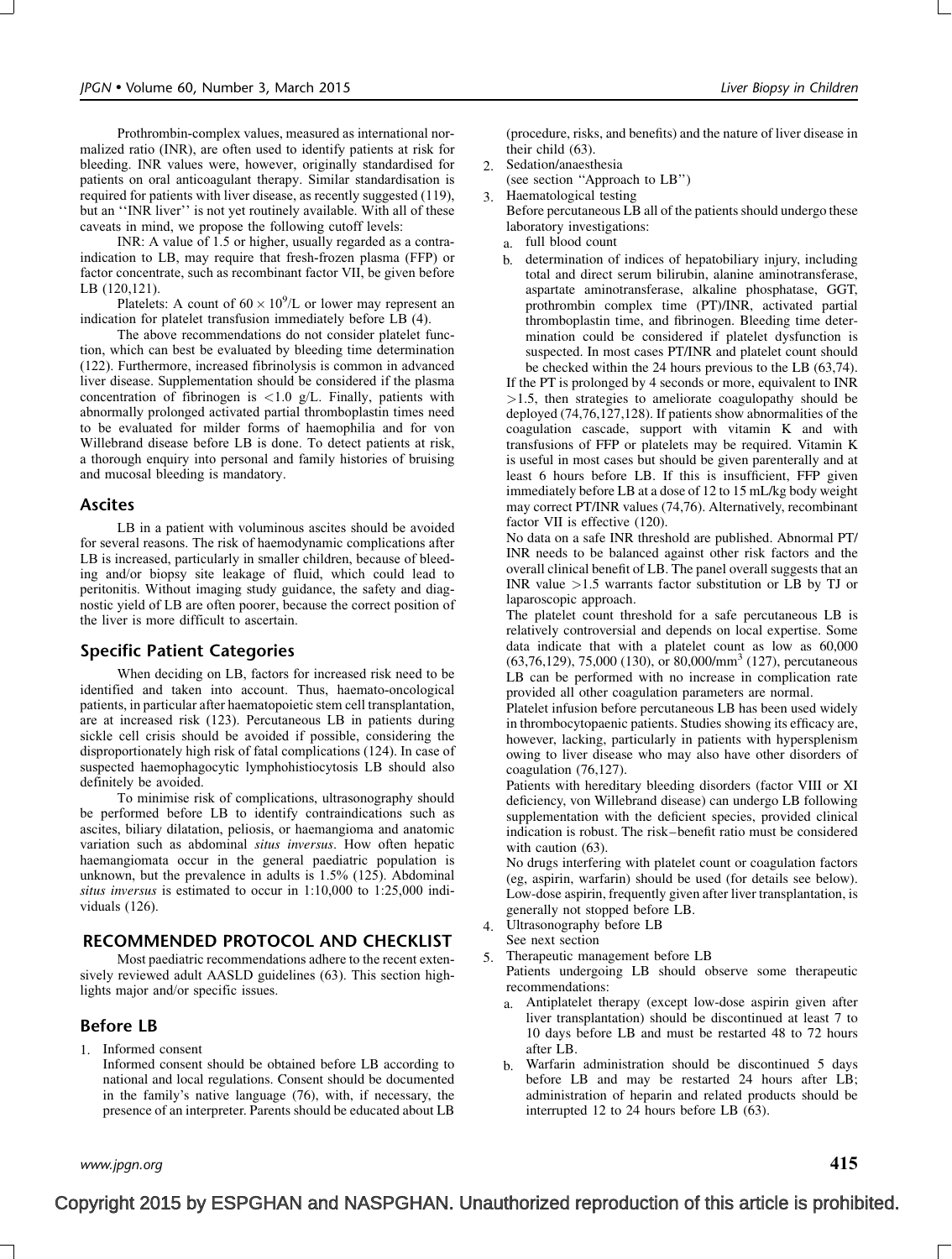- c. In patients with valvular heart disease (according to cardiologic guidelines), documented bacteraemia, or chronic cholangiopathy after liver transplantation, periprocedural intravenous antibiotic prophylaxis should be administered [\(127\).](#page-12-0)
- d. If a history of hypoglycaemia exists, an intravenous infusion of glucose should be started to maintain blood glucose levels during fasting before LB.

### LB: THE PROCEDURE

- 1. Patients should fast for 4 hours before LB; this may vary depending on age, clinical condition, and local policy. Vital signs, including heart rate, respiratory rate, arterial blood pressure, and core body temperature, should be assessed 1 hour before LB [\(63,74,76\).](#page-10-0)
- 2. The patient should lie supine in a comfortable position with the right arm placed behind the head. After sedation/anaesthesia, long-acting local anaesthetic (ie, bupivacaine 0.5%) should be topically infiltrated of [\(63,73,74\)](#page-10-0) into skin and soft tissue at the region of maximal dullness at percussion between the 7th and 9th intercostal space or in a more appropriate site if bedside ultrasonography is performed [\(127\)](#page-12-0).
- 3. The region of the needle entry must be cleaned with an alcoholbased solution and draped with sterile cloths [\(63\)](#page-10-0).
- 4. The needle must be introduced in the right mid-axillary line above the rib; if ultrasonography is not available and the operator uses an intercostal approach, the needle should be introduced 1 intercostal space below the superior margin of liver dullness. If the operator uses a subcostal approach, the needle should be introduced in the midclavicular line below the costal margin [\(63,74,76,127\)](#page-10-0) (Fig. 1).
- 5. LB with ultrasonographic guidance reduces complication rates, as it permits directing biopsy away from gallbladder, vascular structures, colon, and lung [\(63,76\)](#page-10-0). Real-time ultrasonographic guidance helps in finding the most suitable site to perform LB and allows reducing the number of passes into the liver. In children, ultrasonography provides guidance better than computerised tomography because ionising radiation exposure is avoided, with real-time imaging, greater versatility and portability, and lower costs [\(131\).](#page-12-0) Furthermore, liver parenchyma could be identified without extreme ventilatory movements [\(63\).](#page-10-0) It should be emphasised that after liver transplantation, using only anatomical landmarks to guide the site of biopsy is

insufficient; image-guided LB (eg, ultrasound) is recommended.

6. The LB specimen should be handled according to agreed local protocol modified to accommodate diagnostic considerations in the individual patient (see above).

# After LB

- 1. Immediately after LB the needle entry site should be firmly compressed to procure haemostasis. The patient should fast for approximately 2 hours after LB and vital signs (blood pressure, heart rate, respiratory rate) should be monitored closely for at least 6 hours after LB [\(127\)](#page-12-0). Oxygen saturation monitoring also is advised [\(74,76\).](#page-10-0)
- 2. The patient should remain in bed for a minimum of 1 hour after LB or until vital signs are stable.
- 3. If bleeding is suspected, a full blood count may be requested. The interpretation of this needs to take into consideration that a detectable decrease in the haemoglobin value needs some time to develop. Abdominal ultrasonography at bedside may also be required for the assessment of bleeding complications. Laparotomy or image-guided embolisation may be required for life-threatening bleeding [\(127\).](#page-12-0) If pneumothorax is suspected, posteroanterior and lateral chest roentgenograms may be useful.
- 4. Determinations of serum haemoglobin concentration and haematocrit should be considered only if clinically justified.
- 5. The patient should be observed for at least 6 hours for signs or symptoms that suggest complications, such as severe pain, shoulder pain (in older children), irritability (in infants), bleeding, discharge at LB site, difficulty in breathing, pallor, and fever [\(132\).](#page-12-0)
- 6. LB is often performed in an outpatient setting, but many units prefer 1 overnight stay.
- 7. Contact sports should be avoided during the first week after LB.

#### TRAINING REQUIREMENTS

At present no well-established evidence-based guidelines exist for training and experience required to qualify a person to perform LB. Although the number of biopsies that must be performed to become proficient is unknown, the American Association for the Study of Liver Disease recommended that operators perform at least 40 biopsies under supervision [\(63\).](#page-10-0)



FIGURE 1. The approach to percutaneous LB.  $LB =$  liver biopsy.

 $\bf 416$  www.jpgn.org www.jpgn.org www.jpgn.org www.jpgn.org www.jpgn.org  $\bf$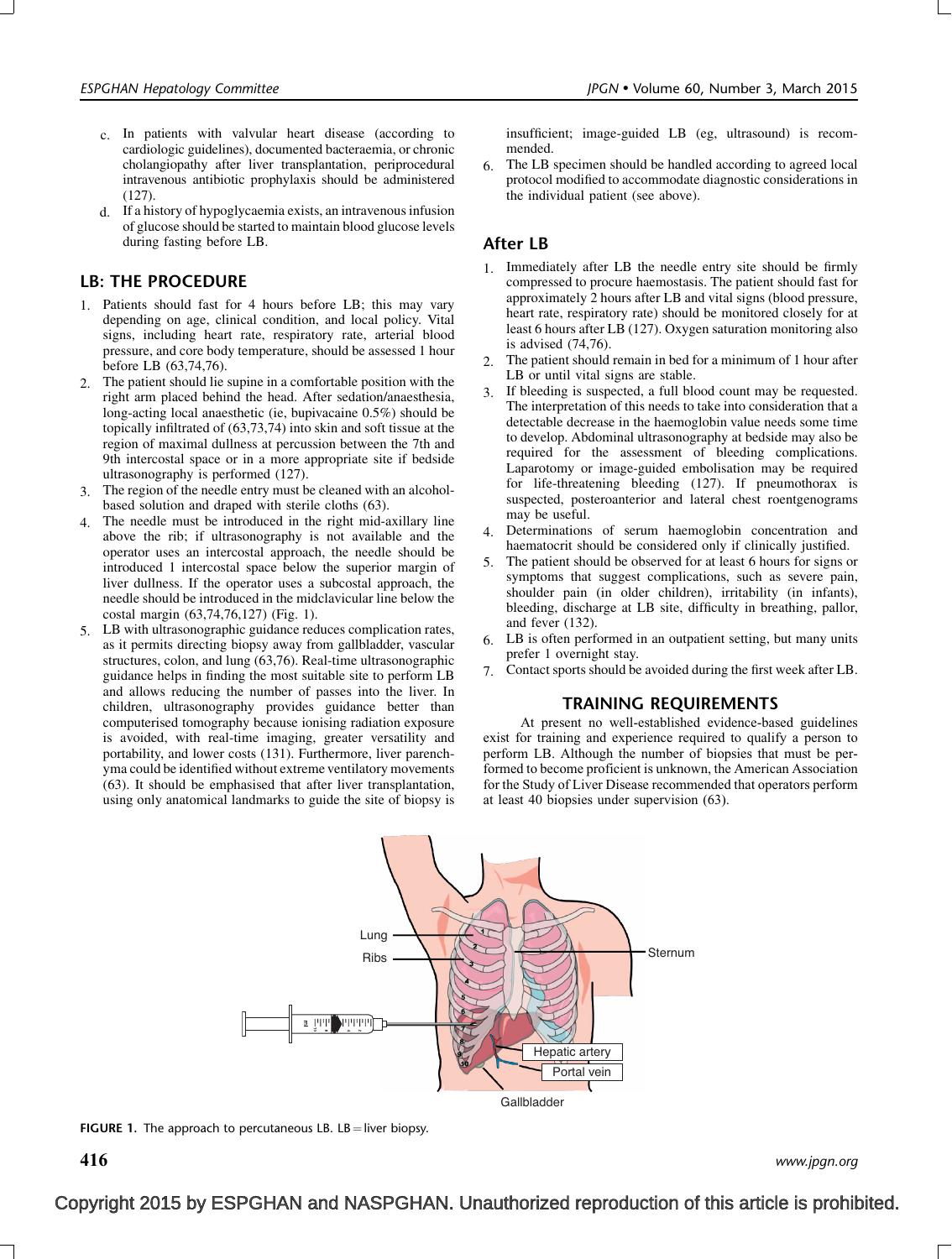<span id="page-9-0"></span>In 1999 the North American Society for Pediatric Gastroenterology and Nutrition published Guidelines for Training in Pediatric Gastroenterology, which states that for competence in percutaneous LB the trainee should independently perform at least 20 biopsies, half in infants and children  $\langle 3 \rangle$  years of age [\(133\).](#page-12-0) The American Gastroenterology Association, in ''Training the Gastroenterologist for the Future,'' recommends that trainees acquire competence by performing a minimum of 20 LB [\(134\).](#page-12-0)

The British and Irish Committee on Higher Medical Training has approved a curriculum for training in gastroenterology that states that ''all trainees should be thoroughly familiar with the indications, methods, and risks of percutaneous LB, including those performed under ultrasonographic control, and should have practical experience of a minimum of 50 procedures'' [\(135\)](#page-12-0).

No data show that the experience of the person performing LB has any effect on the complication rate [\(136\)](#page-12-0). In 1991, a British Society of Gastroenterology audit, however, found that the frequency of complications was slightly higher if the operator had performed fewer than 20 LB (3.2%, 1.1% if the operator had performed >100 LB). No difference in complication rates was seen between adult gastroenterologists and general physicians [\(101\).](#page-11-0) In 1 report, physician assistants observed 10 LB procedures, practiced on inanimate objects, and then performed 30 LB under supervision. Adequate tissue was obtained in 99.1% of attempts after a single pass and in 99.8% after 2 passes, with a mean tissue length of 3.2 cm [\(137\).](#page-12-0) In another study, after observing 64 LB performed by a certified ultrasonography technician, a single hepatologist without previous ultrasonographic experience performed 101 LB independently with no statistical difference in terms of complications or of adequacy of the hepatic tissue obtained [\(138\).](#page-12-0) The suggestion of the panel is to perform a minimum of 20 LB with supervision.

#### ROLE OF LB IN THE FUTURE

In the modern era, the goals of optimal clinical management remain unchanged: the patient should undergo minimally invasive procedures with maximal diagnostic and management yields and optimal outcome. Conventional diagnostic methods recently have been modified at the expense of traditional tissue diagnosis in areas of liver disease in which noninvasive methods provide comparable information. In monitoring activity of disease and assessing results of treatment, the study of liver tissue will, however, continue to be irreplaceable in the foreseeable future. In addition, the need will persist to correlate clinical and biochemical phenotypes with morphological findings, via both imaging studies and histopathological approaches, using new techniques for existing conditions, but also applying old methods in novel, emerging conditions. Clinicians will need to achieve a balance between, on one hand, patient safety and convenience and, on the other, scientific and technological advances in the present dynamic environment [\(139\).](#page-12-0)

#### **REFERENCES**

- 1. Menghini G, Carnevali O, Orlandi F, et al. Clinical evaluation of liver biopsy: considerations on four year experiences. Prog Med (Napoli) 1953;9:1–10.
- 2. Menghini G. One-second biopsy of the liver—problems of its clinical application. N Engl J Med  $1970:283:582-5$ .
- 3. Yang JG, Ma DQ, Peng Y, et al. Comparison of different diagnostic methods for differentiating biliary atresia from idiopathic neonatal hepatitis. Clin Imaging 2009;33:439-46.
- 4. Russo P, Magee JC, Boitnott J, et al. Design and validation of the biliary atresia research consortium histologic assessment system for cholestasis in infancy. Clin Gastroenterol Hepatol 2011;9:357– 62e2.
- 5. Hartley J, Harnden A, Kelly D. Biliary atresia. BMJ 2010;340:c2383.
- 6. Azar G, Beneck D, Lane B, et al. Atypical morphologic presentation of biliary atresia and value of serial liver biopsies. J Pediatr Gastroenterol Nutr 2002;34:212–5.
- 7. Bull LN, Carlton VE, Stricker NL, et al. Genetic and morphological findings in progressive familial intrahepatic cholestasis (Byler disease [PFIC-1] and Byler syndrome): evidence for heterogeneity. Hepatology 1997;26:155–64.
- 8. Gonzales E, Gerhardt MF, Fabre M, et al. Oral cholic acid for hereditary defects of primary bile acid synthesis: a safe and effective long-term therapy. Gastroenterology 2009;137:1310–20e1-3.
- 9. Subramaniam P, Clayton PT, Portmann BC, et al. Variable clinical spectrum of the most common inborn error of bile acid metabolism— 3beta-hydroxy-Delta 5-C27-steroid dehydrogenase deficiency. J Pediatr Gastroenterol Nutr 2010;50:61–6.
- 10. Melter M, Rodeck B, Kardorff R, et al. Progressive familial intrahepatic cholestasis: partial biliary diversion normalizes serum lipids and improves growth in noncirrhotic patients. Am J Gastroenterol 2000;95:3522–8.
- 11. Kalicinski PJ, Ismail H, Jankowska I, et al. Surgical treatment of progressive familial intrahepatic cholestasis: comparison of partial external biliary diversion and ileal bypass. Eur J Pediatr Surg  $2003:13:307 - 11$ .
- 12. Emerick KM, Elias MS, Melin-Aldana H, et al. Bile composition in Alagille syndrome and PFIC patients having Partial external biliary diversion. BMC Gastroenterol 2008;8:47.
- 13. Jacquemin E, De Vree JM, Cresteil D, et al. The wide spectrum of multidrug resistance 3 deficiency: from neonatal cholestasis to cirrhosis of adulthood. Gastroenterology 2001;120:1448–58.
- 14. Chen HL, Chang PS, Hsu HC, et al. Progressive familial intrahepatic cholestasis with high gamma-glutamyltranspeptidase levels in Taiwanese infants: role of MDR3 gene defect? Pediatr Res 2001;50:50–5.
- 15. Colombo C, Vajro P, Degiorgio D, et al. Clinical features and genotype-phenotype correlations in children with progressive familial intrahepatic cholestasis type 3 related to ABCB4 mutations. J Pediatr Gastroenterol Nutr 2011;52:73–83.
- 16. Anheim M, Chamouard P, Rudolf G, et al. Unexpected combination of inherited chorea-acanthocytosis with MDR3 (ABCB4) defect mimicking Wilson's disease. Clin Genet 2010;78:294–5.
- 17. Ramraj R, Finegold MJ, Karpen SJ. Progressive familial intrahepatic cholestasis type 3: overlapping presentation with Wilson disease. Clin Pediatr (Phila) 2012;51:689–91.
- 18. Subramaniam P, Knisely A, Portmann B, et al. Diagnosis of Alagille syndrome-25 years of experience at King's College Hospital. J Pediatr Gastroenterol Nutr 2011;52:84–9.
- 19. Lykavieris P, Hadchouel M, Chardot C, et al. Outcome of liver disease in children with Alagille syndrome: a study of 163 patients. Gut 2001;49:431–5.
- 20. Bakula A, Socha P, Pawlowska J, et al. Good and bad prognosis of alpha-1-antitrypsin deficiency in children: when to list for liver transplantation. Transplant Proc 2007;39:3186–8.
- 21. Francavilla R, Castellaneta SP, Hadzic N, et al. Prognosis of alpha-1 antitrypsin deficiency-related liver disease in the era of paediatric liver transplantation. J Hepatol 2000;32:986-92.
- 22. Squires RH Jr, Shneider BL, Bucuvalas J, et al. Acute liver failure in children: the first 348 patients in the pediatric acute liver failure study group. J Pediatr 2006;148:652–8.
- 23. Lee WM, Squires RH Jr, Nyberg SL, et al. Acute liver failure: summary of a workshop. Hepatology 2008;47:1401-15.
- 24. Dhawan A, Cheeseman P, Mieli-Vergani G. Approaches to acute liver failure in children. Pediatr Transplant 2004;8:584-8.
- 25. Lee D, Chitturi S, Kench J, et al. Transjugular liver biopsy effecting changes in clinical management. Australas Radiol 2003;47:117–20.
- 26. Hind JMQA, Taylor RM, Kortsalioudakis C, et al. Role of liver histology in the management of acute liver failure in children. Hepatology 2007;46 (S1):725A–821A.
- 27. Miraglia R, Luca A, Gruttadauria S, et al. Contribution of transjugular liver biopsy in patients with the clinical presentation of acute liver failure. Cardiovasc Intervent Radiol 2006;29:1008–10.
- 28. Habdank K, Restrepo R, Ng V, et al. Combined sonographic and fluoroscopic guidance during transjugular hepatic biopsies performed in children: a retrospective study of 74 biopsies. AJR Am J Roentgenol 2003;180:1393–8.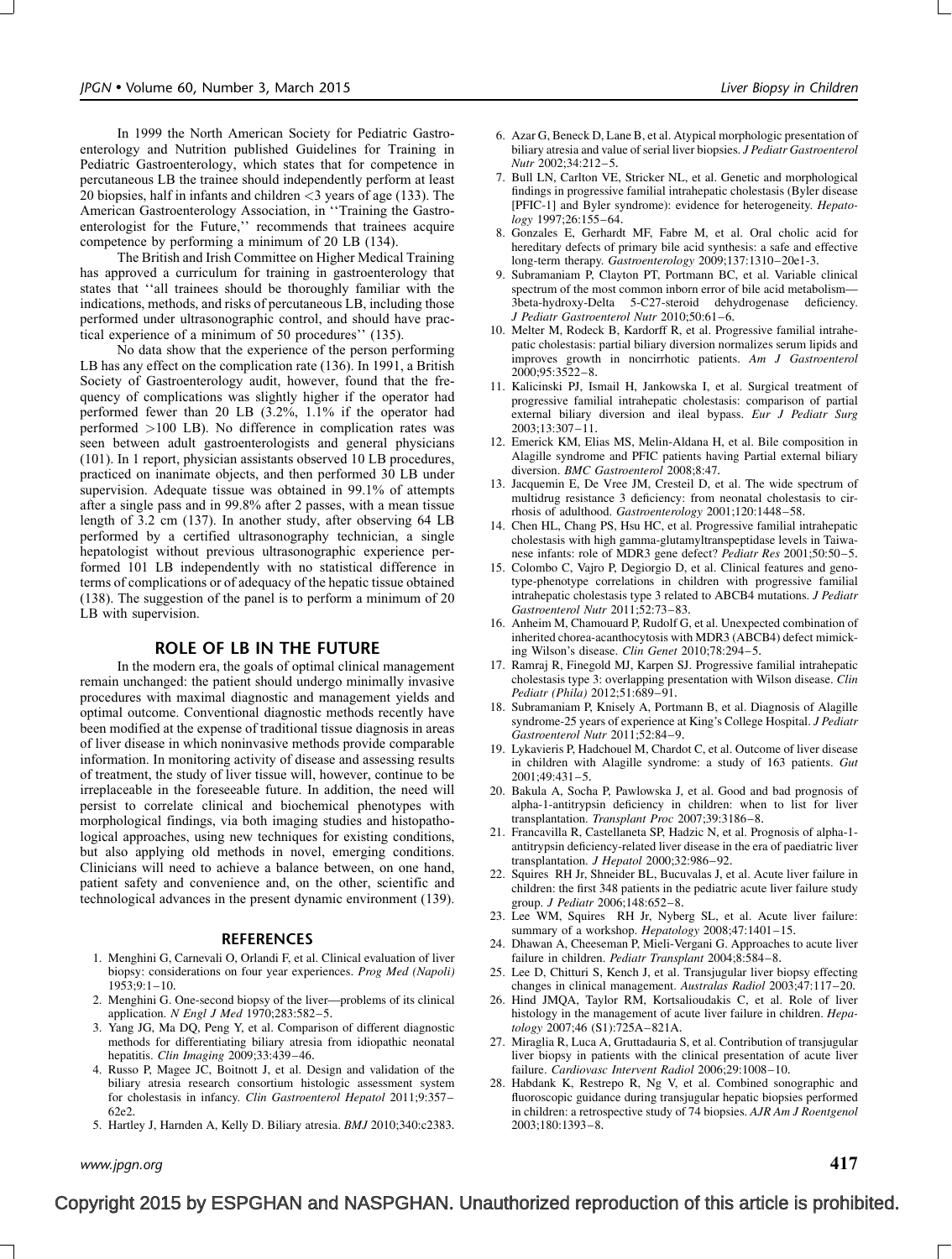- <span id="page-10-0"></span>29. Iorio R, Sepe A, Giannattasio A, et al. Hypertransaminasemia in childhood as a marker of genetic liver disorders. J Gastroenterol 2005;40:820–6.
- 30. Boldrini R, Devito R, Biselli R, et al. Wolman disease and cholesteryl ester storage disease diagnosed by histological and ultrastructural examination of intestinal and liver biopsy. Pathol Res Pract 2004;  $200:231-40.$
- 31. Patrick AD, Willcox P, Stephens R, et al. Prenatal diagnosis of Wolman's disease. J Med Genet 1976;13:49–51.
- 32. Hamilton J, Jones I, Srivastava R, et al. A new method for the measurement of lysosomal acid lipase in dried blood spots using the inhibitor Lalistat 2. Clin Chim Acta 2012;413:1207–10.
- 33. Vajro P, Lenta S, Socha P, et al. Diagnosis of nonalcoholic fatty liver disease in children and adolescents: position paper of the ESPGHAN Hepatology Committee. J Pediatr Gastroenterol Nutr 2012;54:700– 13.
- 34. Mieli-Vergani G, Heller S, Jara P, et al. Autoimmune hepatitis. J Pediatr Gastroenterol Nutr 2009;49:158–64.
- 35. Ferenci P, Caca K, Loudianos G, et al. Diagnosis and phenotypic classification of Wilson disease. Liver Int 2003;23:139–42.
- 36. Dhawan A, Taylor RM, Cheeseman P, et al. Wilson's disease in children: 37-year experience and revised King's score for liver transplantation. Liver Transpl 2005;11:441–8.
- 37. Fontana RJ, Seeff LB, Andrade RJ, et al. Standardization of nomenclature and causality assessment in drug-induced liver injury: summary of a clinical research workshop. Hepatology 2010;52:730–42.
- 38. Suzuki A, Brunt EM, Kleiner DE, et al. The use of liver biopsy evaluation in discrimination of idiopathic autoimmune hepatitis versus drug-induced liver injury. Hepatology 2011;54:931–9.
- 39. Watkins PB, Seeff LB. Drug-induced liver injury: summary of a single topic clinical research conference. Hepatology 2006;43:618–31.
- 40. Wang SZ, Gao S, Liu YM, et al. Clinical characteristics of druginduced liver injury in 31 pediatric cases. Zhonghua Gan Zang Bing Za Zhi 2012;20:193–5.
- 41. Devarbhavi H, Karanth D, Prasanna KS, et al. Drug-Induced liver injury with hypersensitivity features has a better outcome: a singlecenter experience of 39 children and adolescents. Hepatology 2011; 54:1344–50.
- 42. LaRusso NF, Shneider BL, Black D, et al. Primary sclerosing cholangitis: summary of a workshop. Hepatology 2006;44:746–64.
- 43. de Lonlay P, Seta N, Barrot S, et al. A broad spectrum of clinical presentations in congenital disorders of glycosylation I: a series of 26 cases. J Med Genet 2001;38:14–9.
- 44. Mandato C, Brive L, Miura Y, et al. Cryptogenic liver disease in four children: a novel congenital disorder of glycosylation. Pediatr Res 2006;59:293–8.
- 45. Gunay-Aygun M, Avner ED, Bacallao RL, et al. Autosomal recessive polycystic kidney disease and congenital hepatic fibrosis: summary statement of a first National Institutes of Health/Office of Rare Diseases conference. J Pediatr 2006;149:159–64.
- 46. Jonas MM, Mizerski J, Badia IB, et al. Clinical trial of lamivudine in children with chronic hepatitis B. N Engl J Med 2002;346:1706–13.
- 47. Jara P, Bortolotti F. Interferon-alpha treatment of chronic hepatitis B in childhood: a consensus advice based on experience in European children. J Pediatr Gastroenterol Nutr 1999;29:163–70.
- 48. Bortolotti F, Verucchi G, Camma C, et al. Long-term course of chronic hepatitis C in children: from viral clearance to end-stage liver disease. Gastroenterology 2008;134:1900–7.
- 49. Sokal EM, Bourgois A, Stephenne X, et al. Peginterferon alfa-2a plus ribavirin for chronic hepatitis C virus infection in children and adolescents. J Hepatol 2010;52:827–31.
- 50. Guido M, Bortolotti F, Leandro G, et al. Fibrosis in chronic hepatitis C acquired in infancy: is it only a matter of time? Am J Gastroenterol 2003;98:660–3.
- 51. Paya CV, Holley KE, Wiesner RH, et al. Early diagnosis of cytomegalovirus hepatitis in liver transplant recipients: role of immunostaining, DNA hybridization and culture of hepatic tissue. Hepatology 1990;12:119–26.
- 52. Koch DG, Christiansen L, Lazarchick J, et al. Posttransplantation lymphoproliferative disorder—the great mimic in liver transplantation: appraisal of the clinicopathologic spectrum and the role of Epstein-Barr virus. Liver Transpl 2007;13:904–12.
- 53. Barkholt L, Reinholt FP, Teramoto N, et al. Polymerase chain reaction and in situ hybridization of Epstein-Barr virus in liver biopsy specimens facilitate the diagnosis of EBV hepatitis after liver transplantation. Transpl Int 1998;11:336–44.
- 54. Nuckols JD, Baron PW, Stenzel TT, et al. The pathology of liverlocalized post-transplant lymphoproliferative disease: a report of three cases and a review of the literature. Am J Surg Pathol 2000;24:733–41.
- 55. Czauderna P, Mackinlay G, Perilongo G, et al. Hepatocellular carcinoma in children: results of the first prospective study of the International Society of Pediatric Oncology group. *J Clin Oncol* 2002; 20:2798–804.
- 56. Ovchinsky N, Moreira RK, Lefkowitch JH, et al. Liver biopsy in modern clinical practice: a pediatric point-of-view. Adv Anat Pathol 2012;19:250–62.
- 57. Hubscher S. What does the long-term liver allograft look like for the pediatric recipient? Liver Transpl 2009;15 (suppl 2):S19-24.
- 58. Berenguer M, Rayon JM, Prieto M, et al. Are posttransplantation protocol liver biopsies useful in the long term? Liver Transpl 2001; 7:790–6.
- 59. Mells G, Mann C, Hubscher S, et al. Late protocol liver biopsies in the liver allograft: a neglected investigation? Liver Transpl 2009;15:931-8.
- 60. Miyagawa-Hayashino A, Yoshizawa A, Uchida Y, et al. Progressive graft fibrosis and donor-specific human leukocyte antigen antibodies in pediatric late liver allografts. Liver Transpl 2012;18:1333–42.
- 61. Ekong UD. The long-term liver graft and protocol biopsy: do we want to look? What will we find? Curr Opin Organ Transplant 2011; 16:505–8.
- 62. Demetris A. Importance of liver biopsy findings in immunosuppression management: biopsy monitoring and working criteria for patients with operational tolerance. Liver Transpl 2012;18:1154–70.
- 63. Rockey DC, Caldwell SH, Goodman ZD, et al. Liver biopsy. Hepatology 2009;49:1017–44.
- 64. Lindor KD, Bru C, Jorgensen RA, et al. The role of ultrasonography and automatic-needle biopsy in outpatient percutaneous liver biopsy. Hepatology 1996;23:1079–83.
- 65. Siegel CA, Silas AM, Suriawinata AA, et al. Liver biopsy 2005: when and how? Cleve Clin J Med 2005;72:199–20106, 08 passim.
- 66. Lebrec D, Goldfarb G, Degott C, et al. Transvenous liver biopsy: an experience based on 1000 hepatic tissue samplings with this procedure. Gastroenterology 1982;83:338–40.
- 67. McAfee JH, Keeffe EB, Lee RG, et al. Transjugular liver biopsy. Hepatology 1992;15:726–32.
- 68. Smith TP, Presson TL, Heneghan MA, et al. Transjugular biopsy of the liver in pediatric and adult patients using an 18-gauge automated core biopsy needle: a retrospective review of 410 consecutive procedures. AJR Am J Roentgenol 2003;180:167–72.
- 69. Esposito C, Garipoli V, Vecchione R, et al. Laparoscopy-guided biopsy in diagnosis of liver disorders in children. Liver 1997;17:288–92.
- 70. Vajro P, Hadchouel P, Hadchouel M, et al. Incidence of cirrhosis in children with chronic hepatitis. J Pediatr 1990;117:392-6.
- 71. Esposito C, Garipoli V, Pasquale M, et al. Percutaneous blind needle biopsy versus combined laparoscopic excisional and guided needle biopsy in the diagnosis of liver disorders in pediatric patients. Ital J Gastroenterol Hepatol 1997;29:179–81.
- 72. Bravo AA, Sheth SG, Chopra S. Liver biopsy. N Engl J Med 2001; 344:495–500.
- 73. Sporea I, Popescu A, Sirli R. Why, who and how should perform liver biopsy in chronic liver diseases. World J Gastroenterol 2008;14:3396– 402.
- 74. El-Shabrawi MH, El-Karaksy HM, Okahsa SH, et al. Outpatient blind percutaneous liver biopsy in infants and children: is it safe? Saudi J Gastroenterol 2012;18:26–33.
- 75. Palmer T, Georgiades I, Treanor D, et al. Improved tissue sections for medical liver biopsies: a comparison of 16 vs 18 g biopsy needles using digital pathology. J Clin Pathol 2014;67:415-9.
- 76. Grant A, Neuberger J. Guidelines on the use of liver biopsy in clinical practice. British Society of Gastroenterology. Gut 1999;45 (suppl 4):  $IV1-1$
- 77. Maharaj B, Bhoora IG. Complications associated with percutaneous needle biopsy of the liver when one, two or three specimens are taken. Postgrad Med J 1992;68:964–7.

 $\,418$  www.jpgn.org  $\,$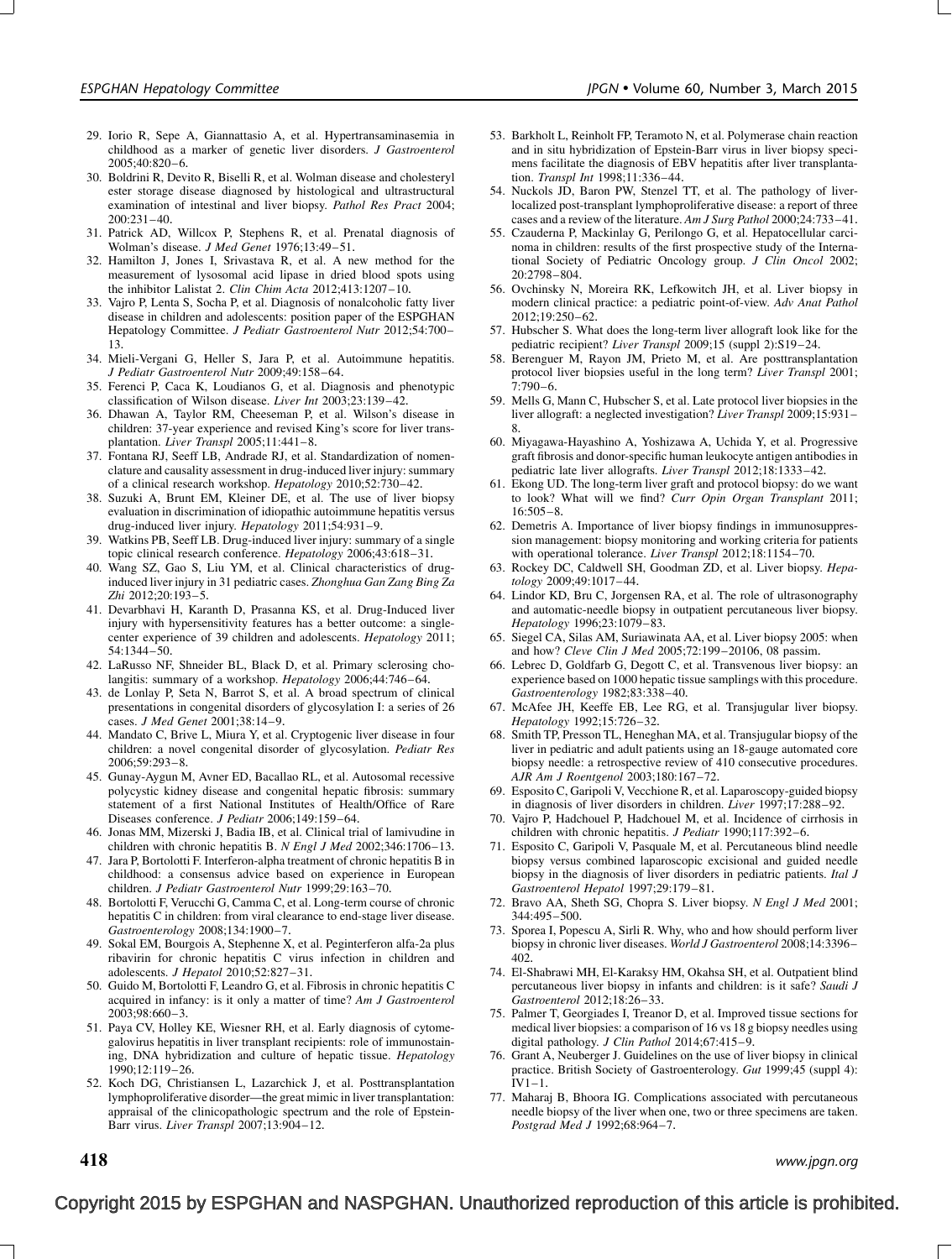- <span id="page-11-0"></span>78. Linder H. Grenzen und Gefahren der perkutanen Leberbiopsie mit der Menghini-Nadel: Erfahrungen bei 80,000 Leberbiopsien. Dtsch Med Wochenschr 1967;92:1751–7.
- 79. Pietrobattista A, Fruwirth R, Natali G, et al. Is juvenile liver biopsy unsafe? Putting an end to a common misapprehension. Pediatr Radiol  $2009:39:959-61$ .
- 80. Piccinino F, Sagnelli E, Pasquale G, et al. Complications following percutaneous liver biopsy. A multicentre retrospective study on 68,276 biopsies. J Hepatol 1986;2:165–73.
- 81. van Leeuwen DJ, Wilson L, Crowe DR. Liver biopsy in the mid-1990s: questions and answers. Semin Liver Dis 1995;15:340–59.
- 82. Garcia-Tsao G, Boyer JL. Outpatient liver biopsy: how safe is it? Ann Intern Med 1993;118:150–3.
- 83. Janes CH, Lindor KD. Outcome of patients hospitalized for complications after outpatient liver biopsy. Ann Intern Med 1993;118: 96–8.
- 84. Gonzalez-Vallina R, Alonso EM, Rand E, et al. Outpatient percutaneous liver biopsy in children. J Pediatr Gastroenterol Nutr 1993; 17:370–5.
- 85. Perrault J, McGill DB, Ott BJ, et al. Liver biopsy: complications in 1000 inpatients and outpatients. Gastroenterology 1978;74: 103–6.
- 86. Sherlock S, Dick R, Van Leeuwen DJ. Liver biopsy today. The Royal Free Hospital experience. J Hepatol 1985;1:75-85.
- 87. Stone MA, Mayberry JF. An audit of ultrasound guided liver biopsies: a need for evidence-based practice. Hepatogastroenterology 1996; 43:432–4.
- 88. McGill DB, Rakela J, Zinsmeister AR, et al. A 21-year experience with major hemorrhage after percutaneous liver biopsy. Gastroenterology 1990;99:1396–400.
- 89. Cohen MB, HH AK, Lambers D, et al. Complications of percutaneous liver biopsy in children. Gastroenterology 1992;102:629–32.
- 90. Hoffer FA. Liver biopsy methods for pediatric oncology patients. Pediatr Radiol 2000;30:481–8.
- 91. Westheim BH, Ostensen AB, Aagenaes I, et al. Evaluation of risk factors for bleeding after liver biopsy in children. J Pediatr Gastroenterol Nutr 2012;55:82–7.
- 92. Eisenberg E, Konopniki M, Veitsman E, et al. Prevalence and characteristics of pain induced by percutaneous liver biopsy. Anesth Analg 2003;96:1392–6.
- 93. Hurwitz LM, Thompson WM. Calcified hepatic arteriovenous fistula found after biopsy of the liver: unusual cause of calcification in the right upper quadrant. AJR Am J Roentgenol 2002; 179:1293–5.
- 94. Hashimoto E, Ludwig J, MacCarty RL, et al. Hepatoportal arteriovenous fistula: morphologic features studied after orthotopic liver transplantation. Hum Pathol 1989;20:707–9.
- 95. Otobe Y, Hashimoto T, Shimizu Y, et al. Formation of a fatal arterioportal fistula following needle liver biopsy in a child with a living-related liver transplant: report of a case. Surg Today 1995;25: 916–9.
- 96. Jabbour N, Reyes J, Zajko A, et al. Arterioportal fistula following liver biopsy. Three cases occurring in liver transplant recipients. Dig Dis Sci 1995;40:1041–4.
- 97. Falkenstein K, Flynn L, Dunn S, et al. Arterial-venous fistulas following pediatric liver transplant case studies. Pediatr Transplant 2007; 11:683–8.
- 98. Kalambokis G, Manousou P, Vibhakorn S, et al. Transjugular liver biopsy—indications, adequacy, quality of specimens, and complications—a systematic review. J Hepatol 2007;47:284-94.
- 99. van der Poorten D, Kwok A, Lam T, et al. Twenty-year audit of percutaneous liver biopsy in a major Australian teaching hospital. Intern Med J 2006;36:692–9.
- 100. Smith TP, McDermott VG, Ayoub DM, et al. Percutaneous transhepatic liver biopsy with tract embolization. Radiology 1996;198:769– 74.
- 101. Gilmore IT, Burroughs A, Murray-Lyon IM, et al. Indications, methods, and outcomes of percutaneous liver biopsy in England and Wales: an audit by the British Society of Gastroenterology and the Royal College of Physicians of London. Gut 1995;36:437–41.
- 102. Livraghi T, Lombardi C, Mascia G. Bile peritonitis: another complication after fine-needle biopsy. Diagn Imaging 1983;52:33–5.
- 103. Clark RA, Frey RT, Colley DP, et al. Transcatheter embolization of hepatic arteriovenous fistulas for control of hemobilia. Gastrointest Radiol 1981;6:353–6.
- 104. Bubak ME, Porayko MK, Krom RA, et al. Complications of liver biopsy in liver transplant patients: increased sepsis associated with choledochojejunostomy. Hepatology 1991;14:1063-5.
- 105. Amaral JG, Schwartz J, Chait P, et al. Sonographically guided percutaneous liver biopsy in infants: a retrospective review. AJR Am J Roentgenol 2006;187:W644–9.
- 106. Tobin MV, Gilmore IT. Plugged liver biopsy in patients with impaired coagulation. Dig Dis Sci 1989;34:13-5.
- 107. Little AF, Ferris JV, Dodd GD 3rd et al. Image-guided percutaneous hepatic biopsy: effect of ascites on the complication rate. Radiology 1996;199:79–83.
- 108. Atar E, Ben Ari Z, Bachar GN, et al. A comparison of transjugular and plugged-percutaneous liver biopsy in patients with contraindications to ordinary percutaneous liver biopsy and an ''in-house'' protocol for selecting the procedure of choice. Cardiovasc Intervent Radiol 2010;  $33.560 - 4$
- 109. Sawyerr AM, McCormick PA, Tennyson GS, et al. A comparison of transjugular and plugged-percutaneous liver biopsy in patients with impaired coagulation. J Hepatol 1993;17:81–5.
- 110. Kamphuisen PW, Wiersma TG, Mulder CJ, et al. Plugged-percutaneous liver biopsy in patients with impaired coagulation and ascites. Pathophysiol Haemost Thromb 2002;32:190–3.
- 111. Sterling RPD, Post T, Herberger T, et al. Increasing size of true cut needle is associated with increased bleeding in porcine liver biopsies. Hepatology 1995;22:694A.
- 112. Lykavieris P, Crosnier C, Trichet C, et al. Bleeding tendency in children with Alagille syndrome. Pediatrics 2003;111:167–70.
- 113. Mannucci PM, Remuzzi G, Pusineri F, et al. Deamino-8-D-arginine vasopressin shortens the bleeding time in uremia. N Engl J Med 1983;308:8–12.
- 114. Remuzzi G, Pusineri F. Coagulation defects in uremia. Kidney Int Suppl 1988;24:S13–7.
- 115. Gissen P, Tee L, Johnson CA, et al. Clinical and molecular genetic features of ARC syndrome. Hum Genet 2006;120:396–409.
- 116. Azzam RK, Alonso EM, Emerick KM, et al. Safety of percutaneous liver biopsy in infants less than three months old. J Pediatr Gastroenterol Nutr 2005;41:639–43.
- 117. Tripodi A, Chantarangkul V, Primignani M, et al. Point-of-care coagulation monitors calibrated for the international normalized ratio for cirrhosis (INRliver) can help to implement the INRliver for the calculation of the MELD score. J Hepatol 2009;51: 288–95.
- 118. Ewe K. Bleeding after liver biopsy does not correlate with indices of peripheral coagulation. Dig Dis Sci 1981;26:388–93.
- 119. Tripodi A, Chantarangkul V, Primignani M, et al. The international normalized ratio calibrated for cirrhosis (INR(liver)) normalizes prothrombin time results for model for end-stage liver disease calculation. Hepatology 2007;46:520–7.
- 120. Pettersson M, Fischler B, Petrini P, et al. Recombinant FVIIa in children with liver disease. Thromb Res 2005;116:185-97.
- 121. Brown JB, Emerick KM, Brown DL, et al. Recombinant factor VIIa improves coagulopathy caused by liver failure. J Pediatr Gastroenterol Nutr 2003;37:268–72.
- 122. Boberg KM, Brosstad F, Egeland T, et al. Is a prolonged bleeding time associated with an increased risk of hemorrhage after liver biopsy? Thromb Haemost 1999;81:378–81.
- 123. Oshrine B, Lehmann LE, Duncan CN. Safety and utility of liver biopsy after pediatric hematopoietic stem cell transplantation. J Pediatr Hematol Oncol 2011;33:e92–7.
- 124. Zakaria N, Knisely A, Portmann B, et al. Acute sickle cell hepatopathy represents a potential contraindication for percutaneous liver biopsy. Blood 2003;101:101–3.
- 125. Rungsinaporn K, Phaisakamas T. Frequency of abnormalities detected by upper abdominal ultrasound. J Med Assoc Thai 2008; 91:1072–5.
- 126. Lee SE, Kim HY, Jung SE, et al. Situs anomalies and gastrointestinal abnormalities. J Pediatr Surg 2006;41:1237–42.